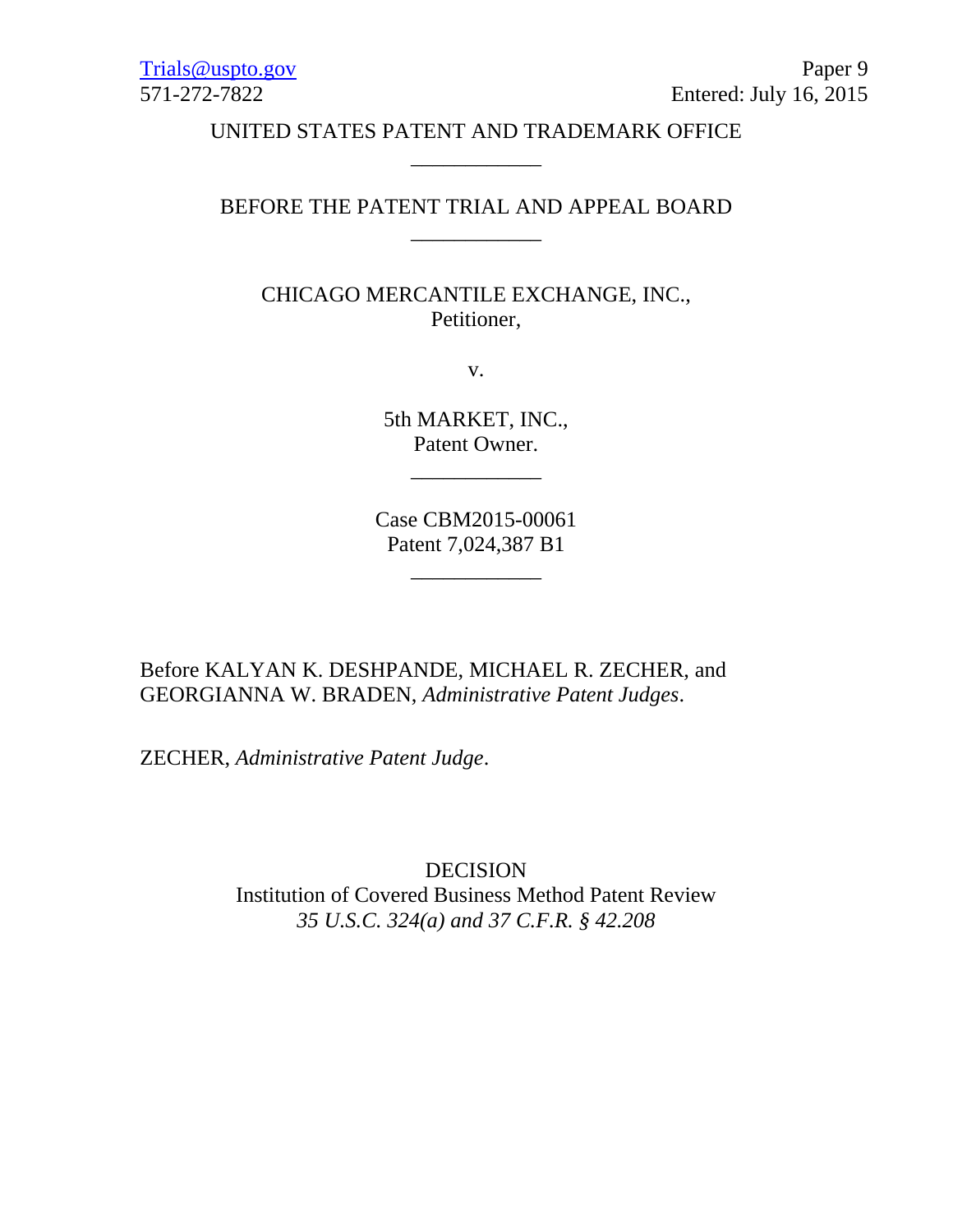$\overline{a}$ 

# I. INTRODUCTION *A. Background*

Petitioner, Chicago Mercantile Exchange, Inc. ("CME"), filed a Petition requesting a review under the transitional program for covered business method patents of claims 1 and 2 of U.S. Patent No. 7,024,387 B1 ("the '387 patent," Ex. 1001). Paper 1 ("Pet."). Patent Owner, 5th Market, Inc. ("5th Market"), timely filed a Preliminary Response. Paper 8 ("Prelim. Resp.").

We have jurisdiction under 35 U.S.C.  $\S$  324(a),<sup>1</sup> which provides that a covered business method patent review may not be instituted unless the information presented in the Petition demonstrates "that it is more likely than not that at least 1 of the claims challenged in the petition is unpatentable." Taking into account the arguments presented in 5th Market's Preliminary Response, we determine that the information presented in the Petition establishes that claims 1 and 2 of the '387 patent are more likely than not unpatentable under 35 U.S.C. §§ 102(b) and 103(a). Pursuant to 35 U.S.C. § 324 and § 18(a) of the AIA, we hereby institute a covered business method patent review as to these claims.

### *B. Related Matters*

 The '387 patent is already the subject of the following two proceedings between CME and 5th Market: (1) an *inter partes*

<sup>&</sup>lt;sup>1</sup> *See* Section 18(a)(1) of the Leahy-Smith America Invents Act, Pub. L. No. 112-29, 125 Stat. 284, 329 (2011) ("AIA"), which provides that the transitional program for covered business method patents will be regarded as a post-grant review under Chapter 32 of Title 35 of the United States Code, and will employ the standards and procedures of a post-grant review, subject to certain exceptions.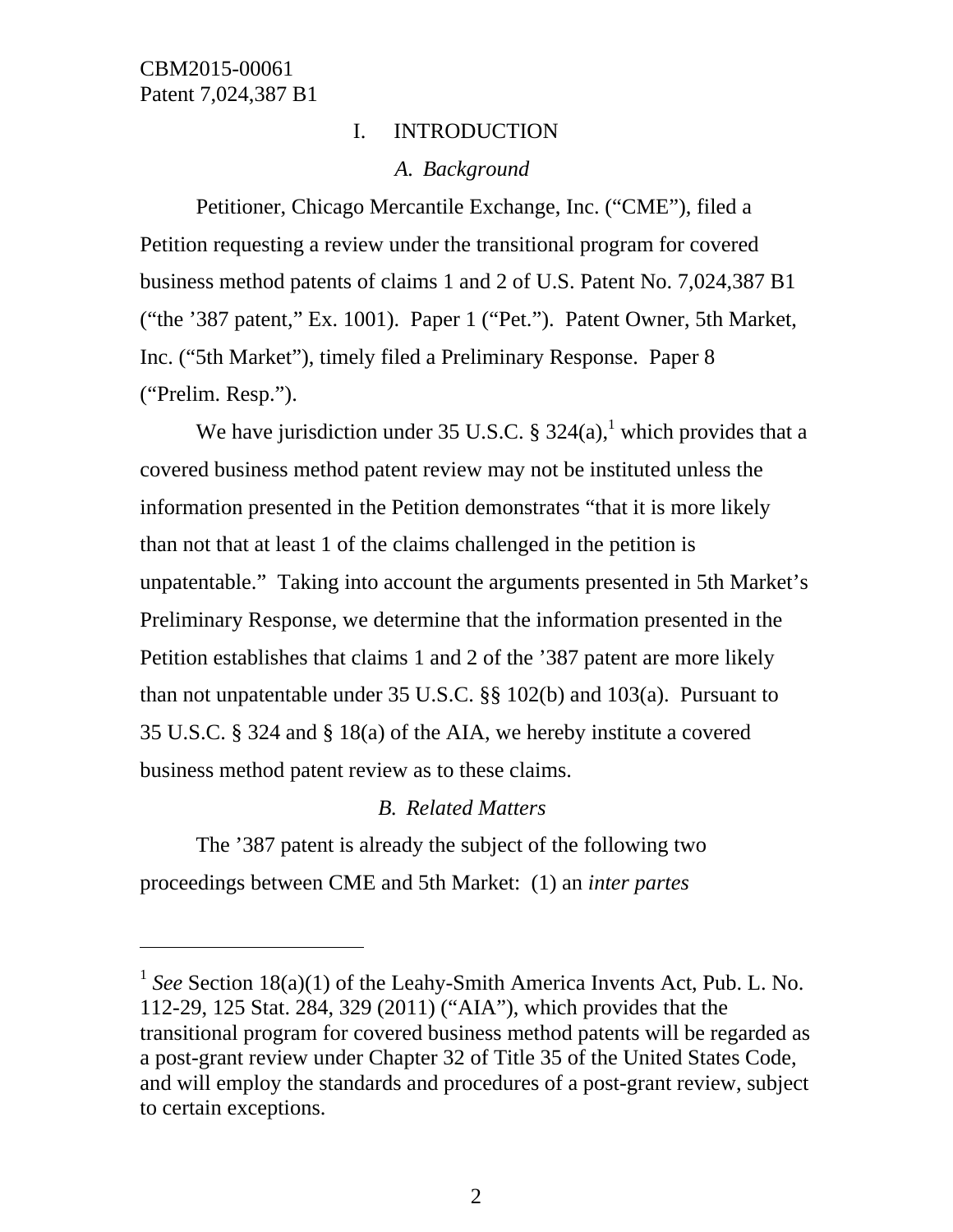reexamination proceeding titled Reexamination Control No. 95/002,032 ("the '032 reexamination"), which is awaiting a Decision on Appeal at the Board; and (2) Case CBM2014-00114, which is awaiting a Final Decision at the Board. *See* Pet. 2; Paper 4, 2–3. In Case CBM2014-00114, CME filed a Petition challenging the patentability of claims 1, 2, 4, 6–8, and 10 of the '387 patent. *Chicago Mercantile Exch., Inc. v. 5th Mkt., Inc.*, Case CBM2014-00114, Paper 2 (PTAB Apr. 3, 2014). We, however, instituted a covered business method patent review only as to claims 4, 6–8, and 10 of the '387 patent as being unpatentable under 35 U.S.C. § 103(a), and declined to institute a review as to claims 1 and 2 because CME did not identify the corresponding structure for the means-plus-function limitations recited in independent claim 1, as required by 37 C.F.R. § 42.204(b)(3). Case CBM2014-00114, Paper 9 (PTAB Oct. 9, 2014) (Ex. 1005).

 In addition to the Petition in this proceeding and the Petition filed in Case CBM2014-00114, CME filed a Petition challenging the patentability of claims 1–23 and 41–49 of U.S. Patent No. 6,418,419 ("the '419 patent"), which is a parent patent of the '387 patent. *Chicago Mercantile Exch., Inc. v. 5th Mkt., Inc.*, Case CBM2013-00027, Paper 3 (PTAB June 18, 2013) (Ex. 1008). We instituted a covered business method patent review as to claims 1–23 of the '419 patent as being indefinite under 35 U.S.C.  $\S 112 \P 2$ , as well as to claims 1–23 and 41–49 of the '419 patent as being unpatentable under § 103(a). Ex. 1009. In a Final Decision, we determined that claims 1–23 of the '419 patent are indefinite under §112 ¶ 2, and the claims 1–4, 6– 23, and 41–49 of the '419 patent are unpatentable under  $\S 103(a)$ . Case CBM2013-00027, Paper 33 (PTAB Dec. 17, 2014) (Ex. 1019). We also denied 5th Market's Motion to Amend. *Id*. In a Decision on 5th Market's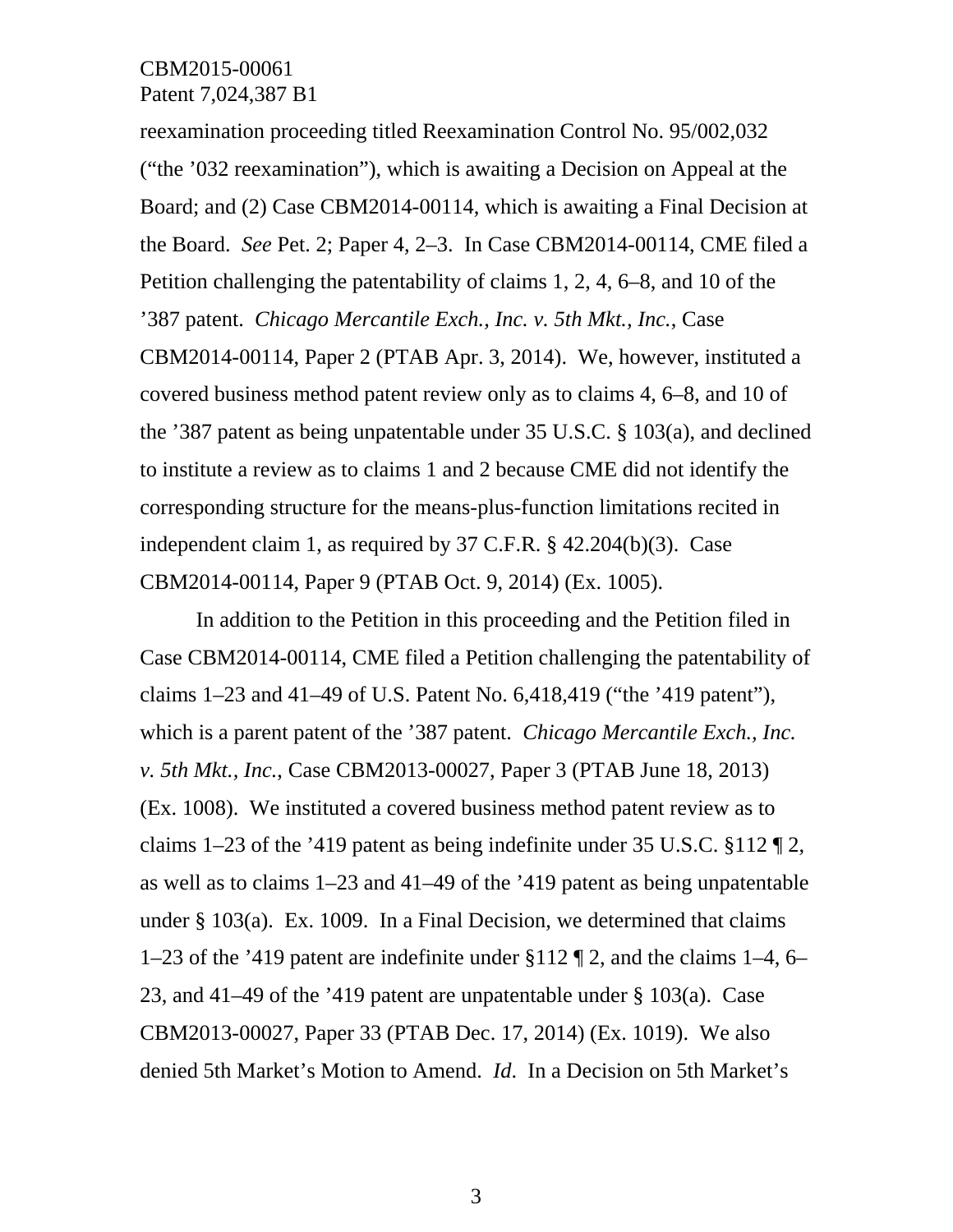Request for Rehearing, we granted-in-part 5th Market's Motion to Amend only as to proposed, substitute dependent claim 54. Case CBM2013-00027, Paper 38 (PTAB Mar. 23, 2015).

## *C. Standing*

 Section 18 of the AIA governs the transitional program for covered business method patent reviews. Section  $18(a)(1)(B)$  of the AIA limits such reviews to persons, or their privies, that have been sued or charged with infringement of a covered business method patent. CME asserts that it has been sued for infringement of the '387 patent and the '419 patent in *Fifth Market, Inc. v. CME Group Inc.*, No. 08-0520 GMS (D. Del.). Pet. 6 (citing Ex. 1017). Based on the record before us, we agree that CME has standing to file its Petition.

### *D. The '387 Patent*

The '387 patent, titled "Automated System for Conditional Order Transactions in Securities or Other Items in Commerce," issued April 4, 2006, from U.S. Patent Application No. 09/695,828, filed on October 26, 2000. Ex. 1001, at [54], [45], [21], [22]. The '387 patent is both a continuation-in-part of U.S. Patent Application No. 09/359,686, filed on July 23, 1999—now the '419 patent—and a continuation of application No. PCT/US00/19567, filed on July 24, 2000. *Id*. at [63].

The '387 patent generally relates to the conditional trading of securities, such as convertible bond "swaps," risk arbitrage, and combinations thereof in both listed and over-the-counter markets, via one or more electronic networks. Ex. 1001, 1:10–16. According to the '387 patent, there is no computer network that links participants involved in convertible securities in a transaction-oriented format. *Id*. at 1:33–34. Virtually every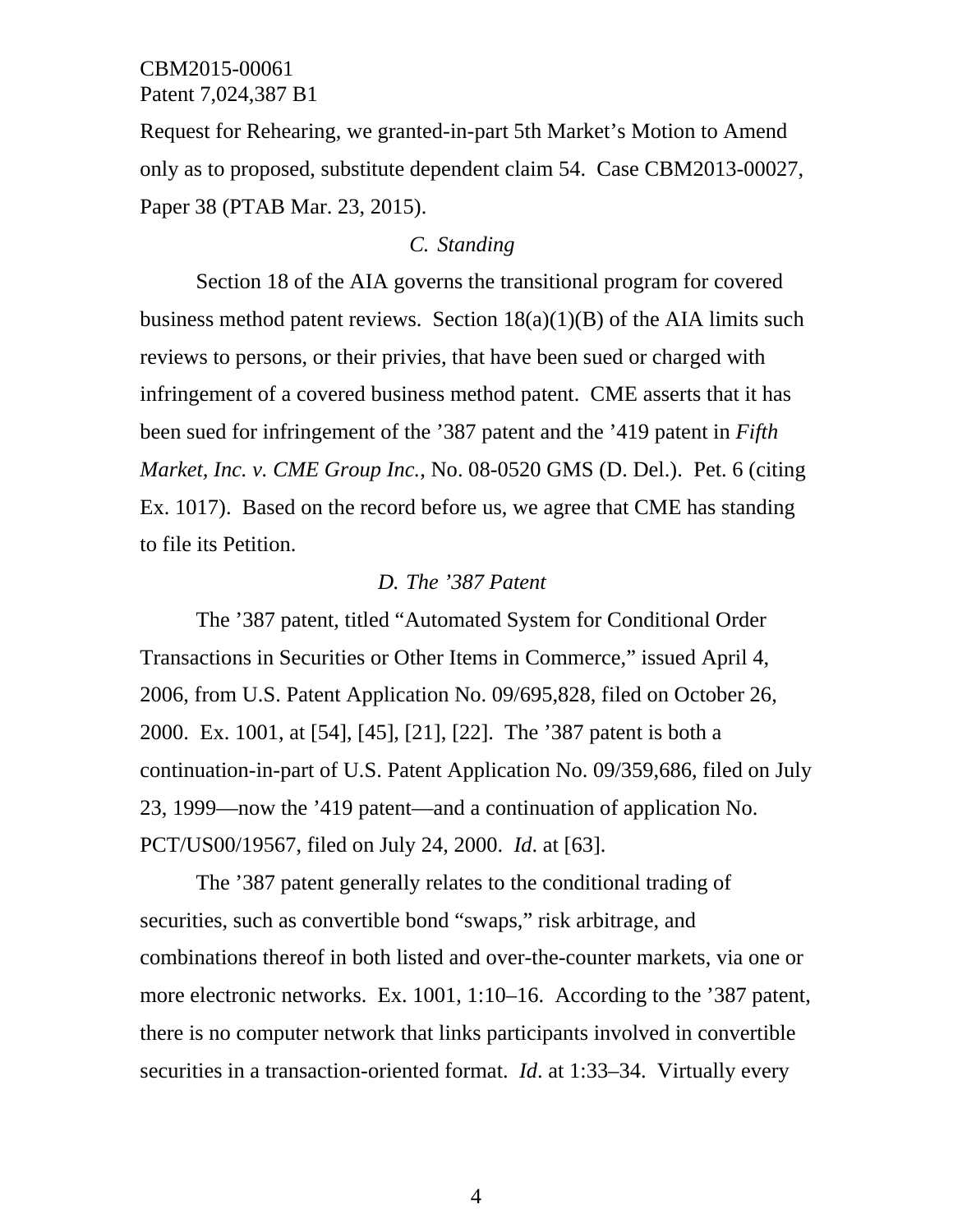transaction is through verbal private negotiations, i.e., almost every bid, offer, or trade is made verbally and is transmitted only to the participants involved. *Id*. at 1:34–37. The '387 patent discloses that this problem can be solved by creating an anonymous auction market, instead of a negotiated market, that displays prices to all participants and saves the trade information for later use. *Id*. at 1:37–42.

Figure 1 of the '387 patent, reproduced below, illustrates a conditional order transaction system. Ex. 1001, 4:36–38.



 As shown in Figure 1 of the '387 patent, there are three scenarios that use a conditional order routing exchange ("CORE"). *Id*. at 5:14–16. The first scenario includes CORE client program T1, which formats and transmits a client/subscriber/trade request with a directed response; the second scenario includes CORE client program T2, which formats and transmits a client request whose response is disseminated to various interested parties; and the third scenario involves CORE client program T3,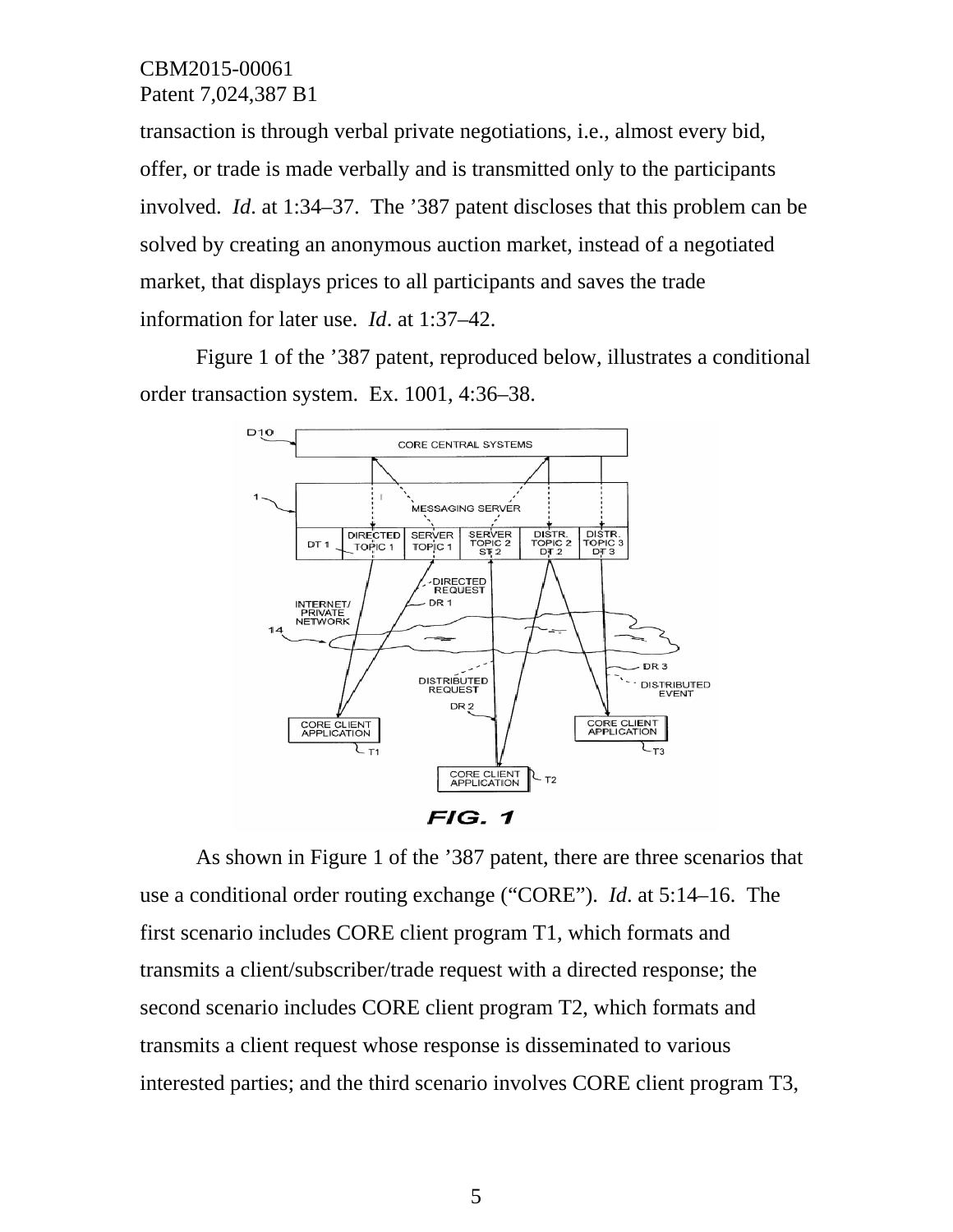$\overline{a}$ 

which receives data from some external source and, subsequently, redistributes it to all interested parties. *Id*. at 5:23–59.

 Figure 2 of the '387 patent, reproduced below, illustrates the processing of a match order using the conditional order transaction system of Figure 1. Ex. 1001, 4:42–43, 6:36–37.<sup>2</sup>



 $2^2$  A comparison of Figure 3 of the '419 patent and Figure 2 of the '387 patent reveals that these Figures are identical. *Compare* Ex. 1010, Fig. 3, *with* Ex. 1001, Fig. 2. *Accord* Pet. 9 (confirming Figure 3 of the '419 patent corresponds to Figure 2 of the '387 patent). In addition, we note that, although the specification of the '387 patent indicates that Figure 3 illustrates the processing steps of a match order using the system of Figure 1 (*see, e.g.*, Ex. 1001, 4:42–43, 6:36–37), it is clear after reviewing both Figures 2 and 3 of the '387 patent that these processing steps are illustrated in Figure 2—not Figure 3. We, therefore, presume that the specification of the '387 patent mistakenly references Figure 3 when it intends to describe the ten processing steps for matching an order illustrated in Figure 2.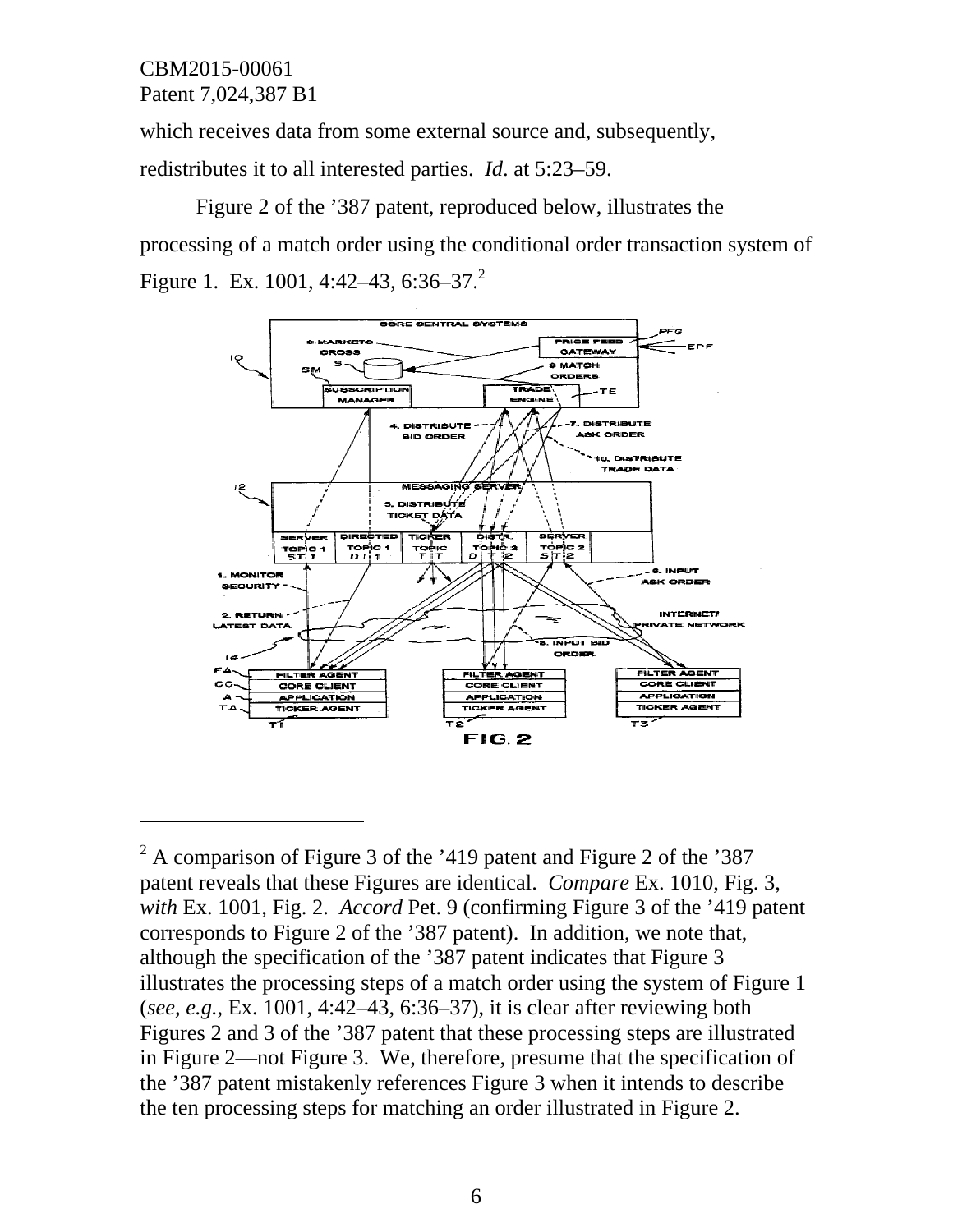As shown in Figure 2 of the '387 patent, a first client requests to be informed about events relating to a given security, a second client places a bid for that security, and a third client places an ask for the same security. *Id.* at 6:37–41. The processing steps for matching an order illustrated in Figure 2 of the '387 patent are listed as follows: (1) Monitor Security; (2) Return Latest Data; (3) Input Bid Order; (4) Distribute Bid Order; (5) Distribute Ticker Data; (6) Input Ask Order; (7) Distribute Ask Order (also Distribute Ticker Data); (8) External prices converge making orders cross; (9) Crossed order are matched; and (10) Distribute Trade Details. *Id*. at 6:44–54.

### *E. Illustrative Claim*

Claim 1 is the only independent claim challenged in this proceeding. Claim 2 directly depends from independent claim 1. Independent claim 1 is illustrative of the challenged claims and is reproduced below:

1. A conditional order transaction network that matches or compares buy and sell orders for a plurality of items based upon conditions set forth within the order, including a price represented as an algorithm with constraints thereon, the conditional order transaction network comprising:

a variable number of trader terminals for entering an order for an item in the form of an algorithm with constraints thereon that represent a willingness to transact, where the price is the dependent variable of the algorithm within the constraints and dynamically changing price of another item is an independent variable, the price as the dependent variable being continuously changeable responsive to changes in price of the independent variable, the algorithm representing a buy or sell order;

controller computer means coupled to each of the trader terminals over a communications network and receiving as inputs, each algorithm with its corresponding constraints;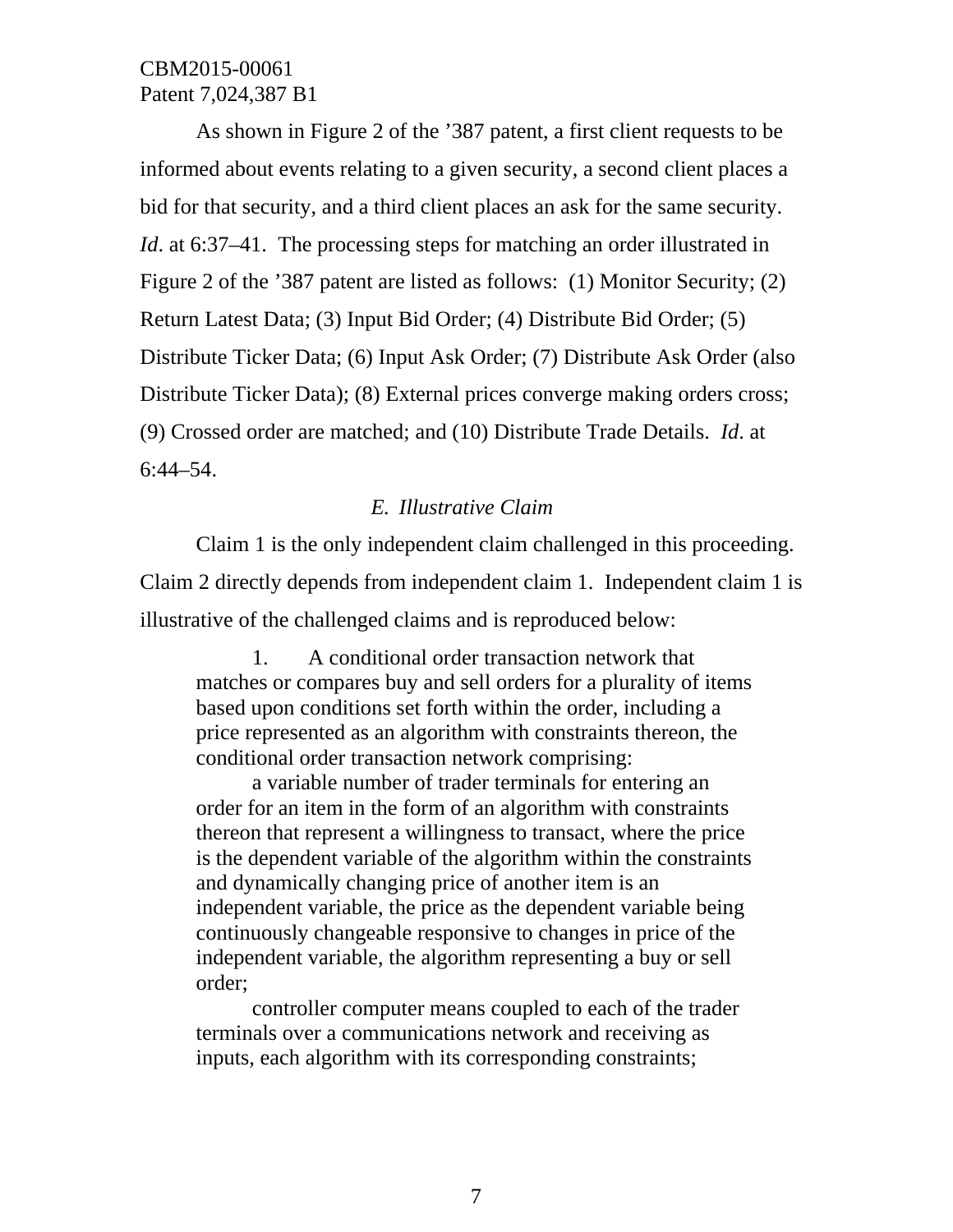means for matching, in accordance with the constraints and conditions, algorithmic buy orders with algorithmic sell orders; one of the conditions being the requirement that two or more securities are tradable contemporaneously as a contingent trade of those respective securities, and

 means for matching or comparing, in accordance with the constraints and conditions, algorithmic buy/sell orders with non-algorithmic sell/buy orders; one of the conditions being the requirement that two or more securities are [tradable] contemporaneously as a contingent trade of those respective securities; and

 wherein the order algorithm can be represented as a line in two dimensional space with constraints having the price of one security as one axis and the price of another security as its other axis.

#### Ex. 1001, 27:14–48.

#### *F. Covered Business Method Patent*

Under  $\S$  18(a)(1)(E) of the AIA, we may institute a transitional review proceeding only for a patent that is a covered business method patent. A "covered business method patent" is a patent that "claims a method or corresponding apparatus for performing data processing or other operations used in the practice, administration, or management of a financial product or service, except that the term does not include patents for technological inventions." AIA § 18(d)(1); *see* 37 C.F.R. § 42.301(a). For purposes of determining whether a patent is eligible for a covered business method patent review, the focus is on the claims. *See* Transitional Program for Covered Business Method Patents—Definitions of Covered Business Method Patent and Technological Invention; Final Rule, 77 Fed. Reg*.* 48,734, 48,736 (Aug. 14, 2012). A patent need have only one claim directed to a covered business method to be eligible for review. *See id*.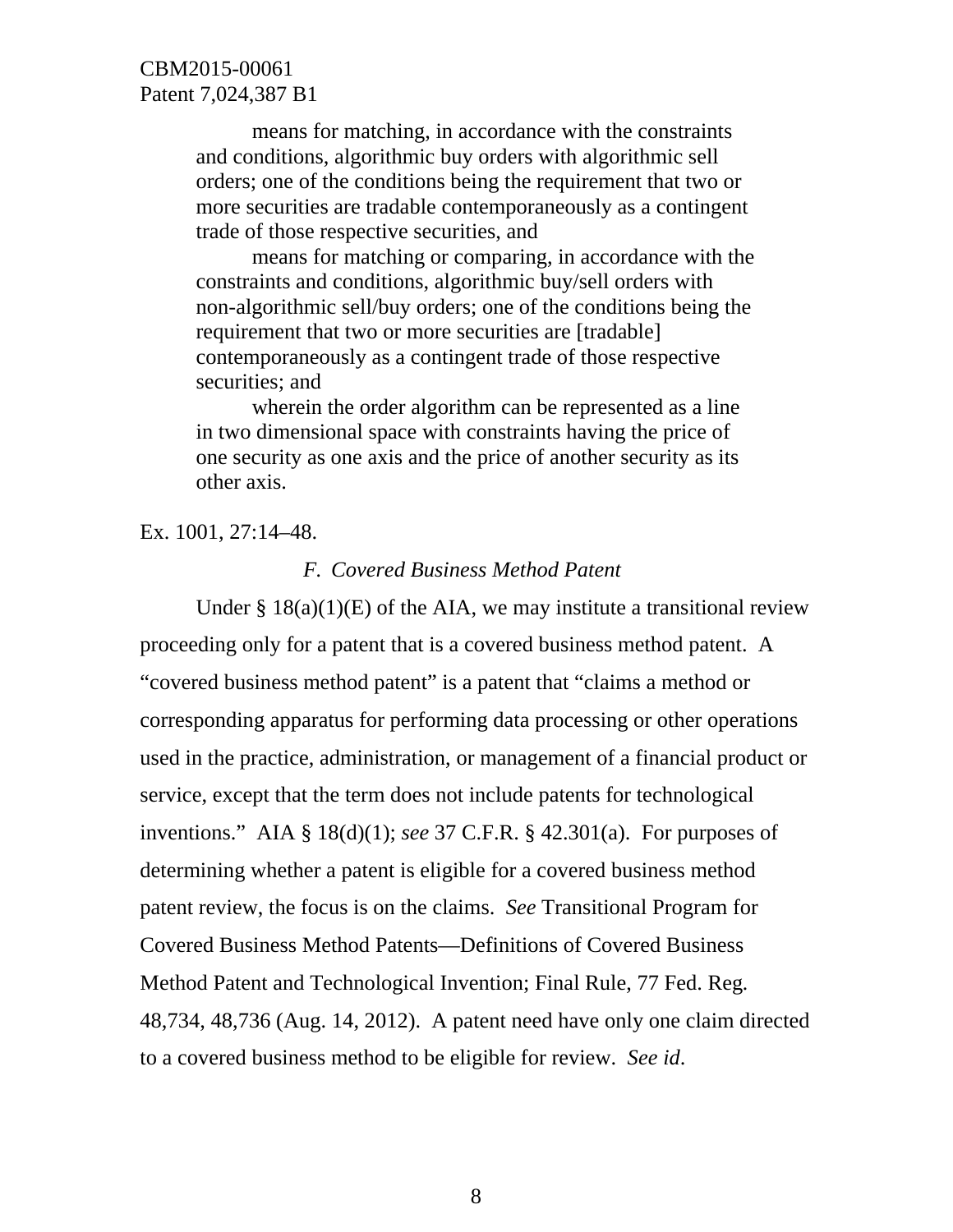### *1. Financial Product or Service*

In promulgating rules for covered business method patent review proceedings, the United States Patent and Trademark Office ("Office") considered the legislative intent and history behind the AIA's definition of a "covered business method patent." 77 Fed. Reg*.* at 48,735–36. The "legislative history explains that the definition of covered business method patent was drafted to encompass patents 'claiming activities that are financial in nature, incidental to a financial activity or complementary to a financial activity.'" *Id*. at 48,735 (citing 157 CONG. REC. S5432 (daily ed. Sept. 8, 2011) (statement of Sen. Schumer)). The legislative history indicates that "'financial product or service' should be interpreted broadly." *Id*.

CME contends that independent claim 1 of the '387 patent includes subject matter that is financial in nature because it recites both an "order transaction network that matches or compares buy and sell orders for a plurality of items," and "one of the conditions being the requirement that two or more securities are tradable contemporaneously as a contingent trade of those respective securities." Pet. 4 (quoting Ex. 1001, 27:14–16, 27:34– 37). Based on these recitations in independent claim 1, CME asserts that the '387 patent is a covered business method patent eligible for review under § 18(d)(1) of the AIA. *Id*. at 4–5. 5th Market does not dispute CME's contention that independent claim 1 of the '387 patent recites subject matter that is financial in nature. On this record, we agree with CME that independent claim 1 satisfies the "financial product or service" component of the definition set forth in  $\S 18(d)(1)$  of the AIA.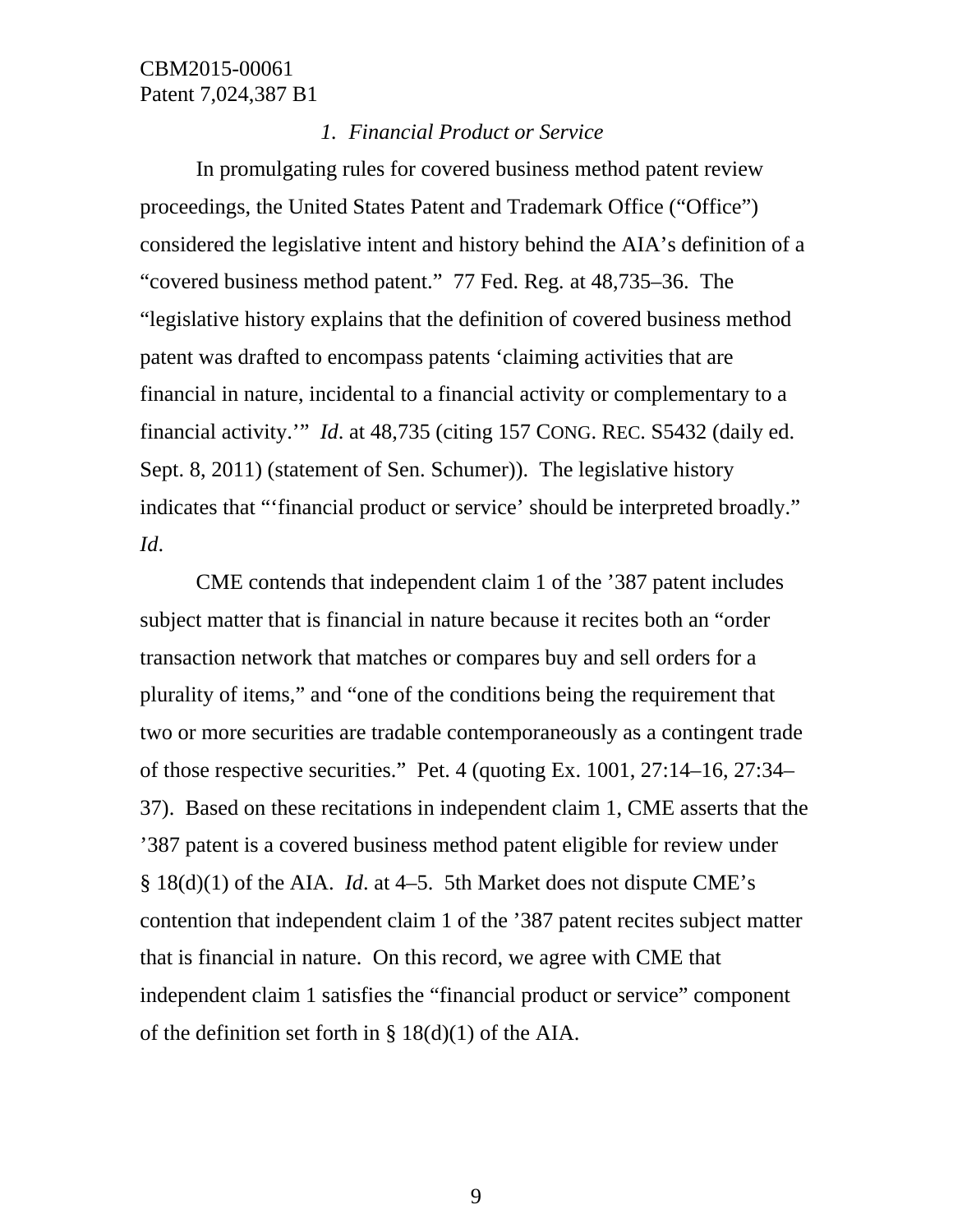### *2. Technological Invention*

The definition of a "covered business method patent" in  $\S18(d)(1)$  of the AIA does not include patents for "technological inventions." When determining whether a patent is for a technological invention, we consider the following: "[(1)] whether the claimed subject matter as a whole recites a technological feature that is novel and unobvious over the prior art; and [(2)] solves a technical problem using a technical solution." 37 C.F.R.  $§$  42.301(b).

 CME contends that the claimed features that might be considered technical, such as the "network," "display device, "trader terminals," and "trader workstations," were old and well-known as of 1999. Pet. 5 (citing Ex. 1002 ¶ 71). CME also argues that, even if these claimed features could be characterized as technical, they are not novel or nonobvious, nor do they introduce a technical solution to a technical problem. *Id*. Instead, CME asserts that the invention of the '387 patent is directed to solving a financial problem—namely, a conditional order transaction network allowing traders to execute conditional trade orders. *Id*. 5th Market does not dispute CME's contentions regarding whether the challenged claims of the '387 patent are directed to a technological invention.

As we explained previously, the invention of the '387 patent addresses the problem associated with electronic trading platforms where there is no computer network linking participants involved in convertible securities in a transaction-oriented format. Ex. 1001, 1:33–34. The '387 patent discloses that this problem can be solved by creating an anonymous auction market, instead of a negotiated market, that displays prices to all participants and saves the trade information for later use. *Id*. at 1:37–42. In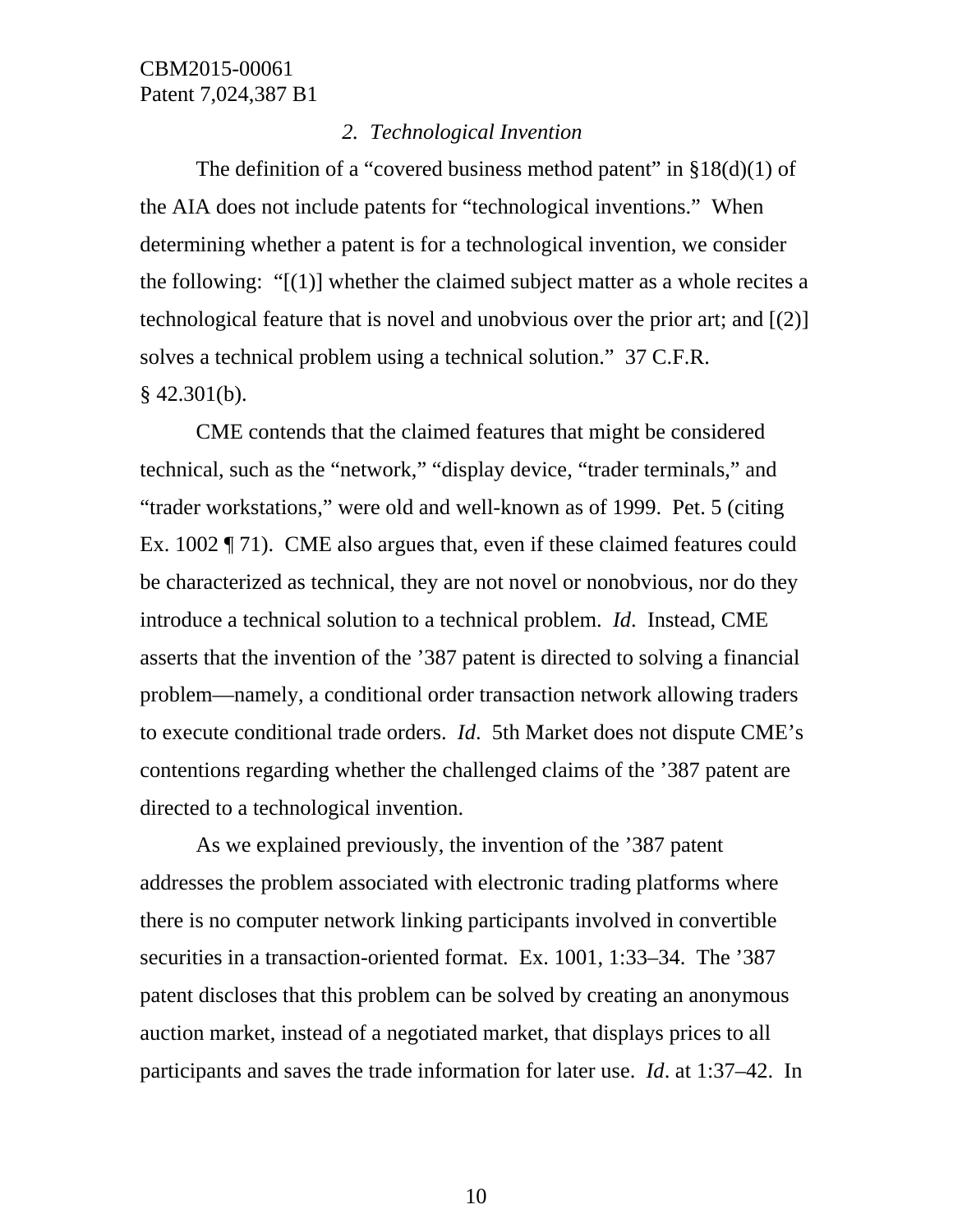$\overline{a}$ 

our view, a conditional order transaction network that creates an anonymous auction market capable of displaying prices to all participants, and saving the trade information for later use, solves a financial problem rather than a technical problem. Moreover, at the time of the invention of the '387 patent, neither electronic trading platforms, nor computer networks, were unknown, unachievable, or incapable of being combined in the manner claimed. In fact, the '387 patent discloses that such electronic trading platforms were old and well-known at the time the application leading to the '387 patent was filed. *See, e.g.*, Ex. 1001, 1:43–49. We, therefore, conclude that the challenged claims of the '387 patent do not solve a technical problem using a technical solution.

We need only assess whether one of the factors set forth 37 C.F.R. § 42.301(b) is deficient to determine whether the '387 patent is not for a "technological invention."<sup>3</sup> As such, the current situation does not require us to assess whether a challenged claim of the '387 patent, as a whole, recites a technological feature that is novel and unobvious over the prior art. On this record, because we are persuaded by CME's explanation that the challenged claims of the '387 patent does not solve a technical problem using a technical solution, the '387 patent is a covered business method patent eligible for review.

 $3$  Indeed the legislative history of the AIA supports this interpretation of the "technological invention" exception. *See, e.g.*, 157 Cong. Rec. S1364 (daily ed. Mar. 8, 2011) (Sen. Schumer stated the "'technological inventions' exception *only* excludes those patents whose novelty turns on a technological innovation over the prior art *and* are concerned with a technical problem which is solved with a technical solution . . . .") (emphases added).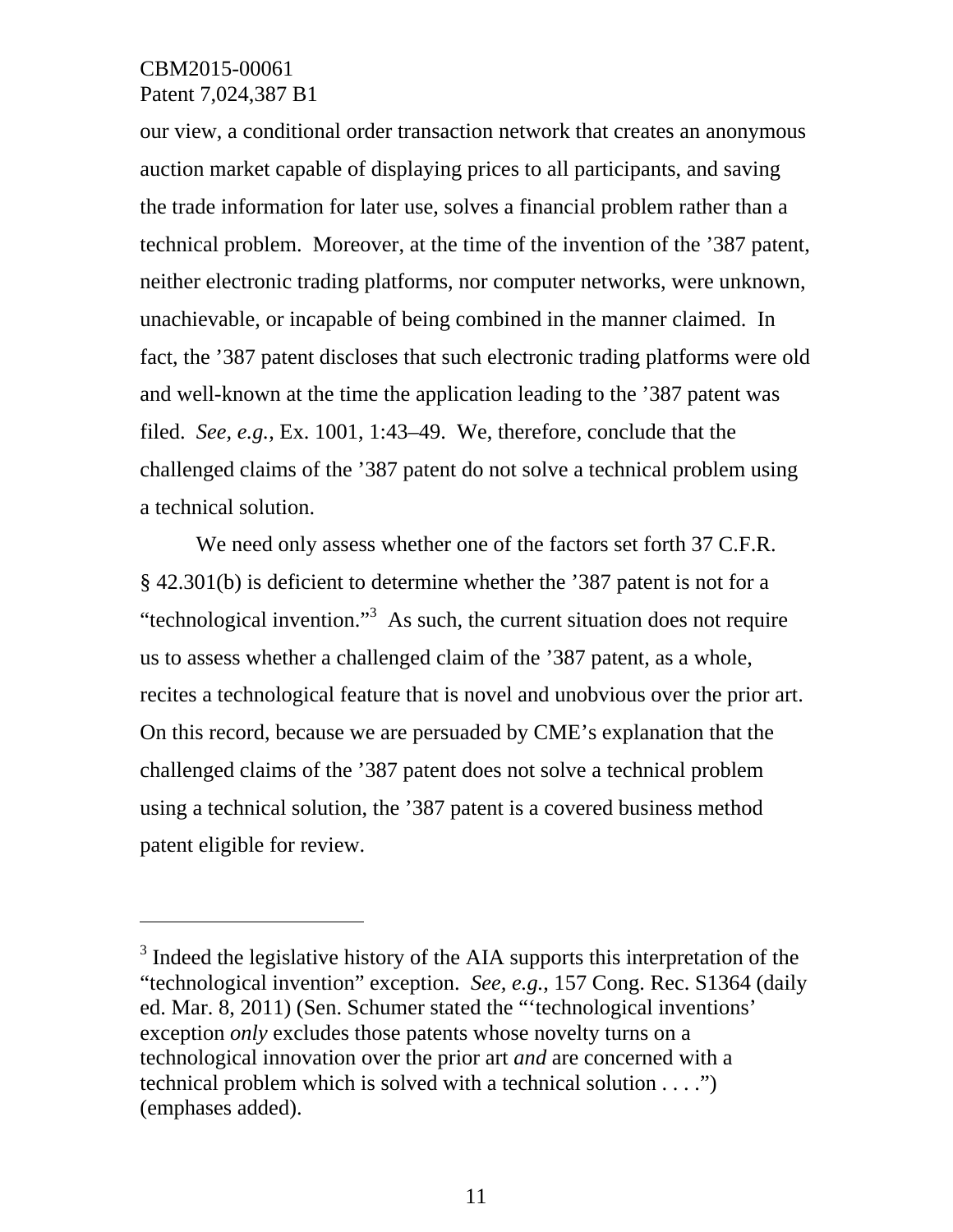### *G. Prior Art Relied Upon*

CME relies upon the following prior art references:

Lupien US 5,101,353 Mar. 31, 1992 (Ex. 1004)

Memorandum from the Commodity Futures Trading Commission on the New York Mercantile Exchange's ("NYMEX") Proposal to Implement the NYMEX ACCESS Trading System (Dec. 7, 1992) (on file with the Commodity Futures Trading Commission) (Ex. 1003, "CFTC").

Eric K. Clemons & Bruce W. Weber, *Restructuring Institutional Block Trading: An Overview of the Optimark System*, Working Paper Series S-97-21 (Oct. 1997) (on file with the N.Y. University, Leonard N. Stern School of Business) (Ex. 1018, "Clemons").

*H. Asserted Grounds of Unpatentability* 

CME challenges claims 1 and 2 of the '387 patent based on the

asserted grounds of unpatentability ("grounds") set forth in the table below.

| <b>Reference(s)</b>    | <b>Basis</b> | <b>Challenged Claim(s)</b> |
|------------------------|--------------|----------------------------|
|                        | \$101        | 1 and 2                    |
|                        | $$112\P2$    | 1 and $2$                  |
| <b>CFTC</b>            | \$102(b)     |                            |
| <b>CFTC</b> and Lupien | \$103(a)     | റ                          |
| Clemons and CFTC       | 103(a)<br>\$ |                            |
| Clemons, CFTC, and     | \$103(a)     | $\overline{2}$             |
| Lupien                 |              |                            |

### II. ANALYSIS

#### *A. Claim Construction*

 As a first step in our analysis for determining whether to institute a covered business method patent review, we determine the meaning of the claims. In a covered business method patent review, we interpret claim terms in an unexpired patent according to the broadest reasonable interpretation in light of the specification of the patent in which it appears. 37 C.F.R. § 42.300(b); *cf. In re Cuozzo Speed Techs., LLC*, 778 F.3d 1271,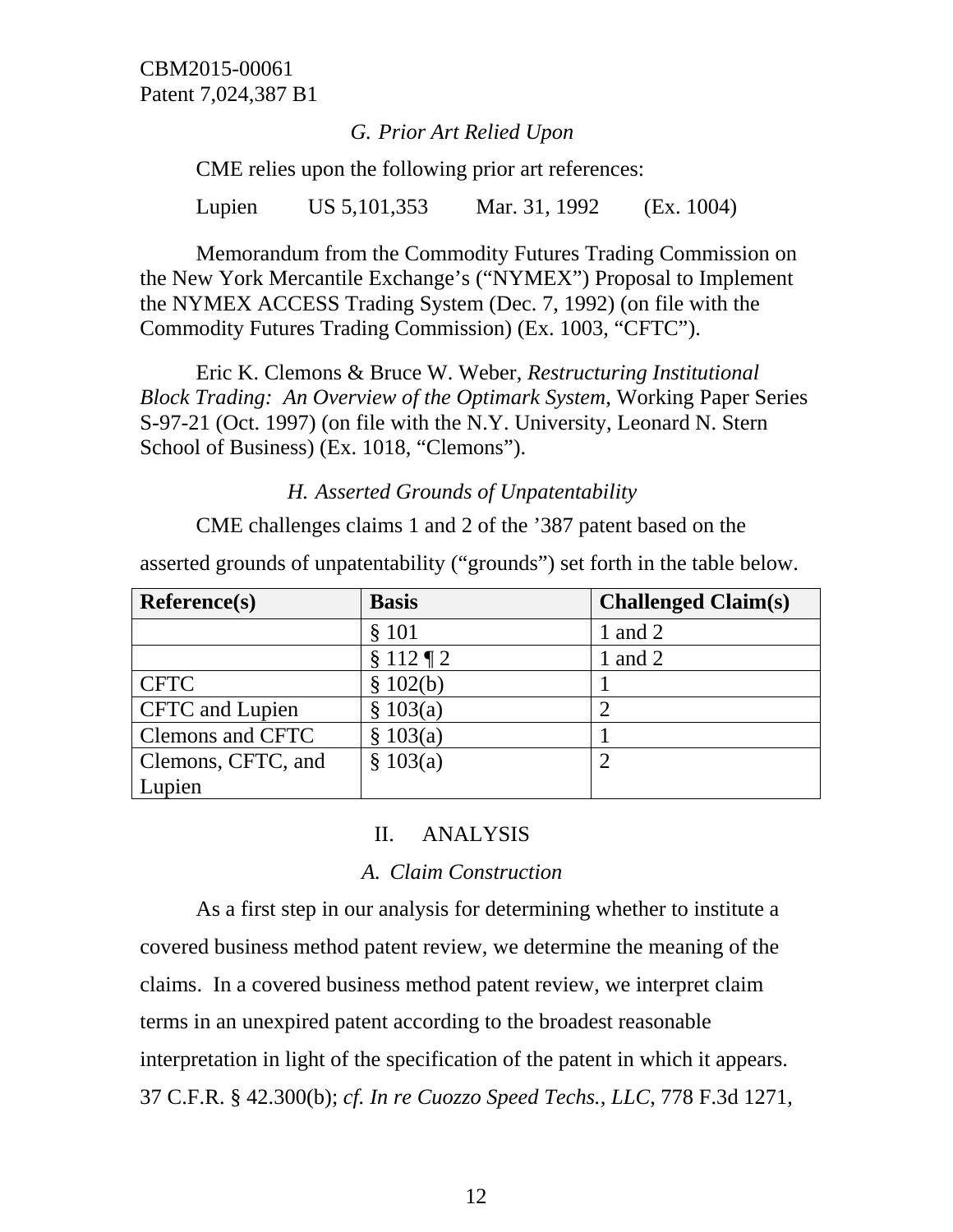$\overline{a}$ 

1279–83 (Fed. Cir. 2015) (In considering the broadest reasonable interpretation standard for post-grant review proceedings, the Federal Circuit determined that "Congress implicitly adopted the broadest reasonable interpretation standard in enacting the AIA," and "the standard was properly adopted by PTO regulation.").

 Independent claim 1 recites, in relevant part, "means for matching" and "means for matching or comparing." Ex. 1001, 27:33–44. As an initial matter, these are means-plus-function limitations because they each use the term "means for," the term "means for" is modified by functional language, and the term "means for" is not modified by sufficient structure recited in the claim to perform the recited functions. Consequently, these means-plusfunction limitations require construction under 35 U.S.C. § 112  $\P 6<sup>4</sup>$ 

 CME contends that the specification of the '387 patent does not describe the structure corresponding to each function recited in independent claim 1. Pet. 15. In response, 5th Market does not dispute CME's contentions regarding whether the specification of the '387 patent sufficiently describes the structure corresponding to each recited function. *See generally* Prelim. Resp. 32–33. We address the means-plus-functions limitations recited in independent claim 1 in turn.

#### *1. "means for matching" (claims 1 and 2)*

At the outset, CME contends that the specification of the '387 patent discloses that the trade engine is a computer that performs the recited function of "matching." Pet. 16–17 (citing Ex. 1001, 7:13–14, 17:39–44).

<sup>&</sup>lt;sup>4</sup> Section 4(c) of the AIA re-designated 35 U.S.C. § 112 ¶ 6 as 35 U.S.C. § 112(f). Because the '387 patent has a filing date before September 16, 2012 (the effective date of AIA  $\S$  4(c)), we will refer to the pre-AIA version of § 112.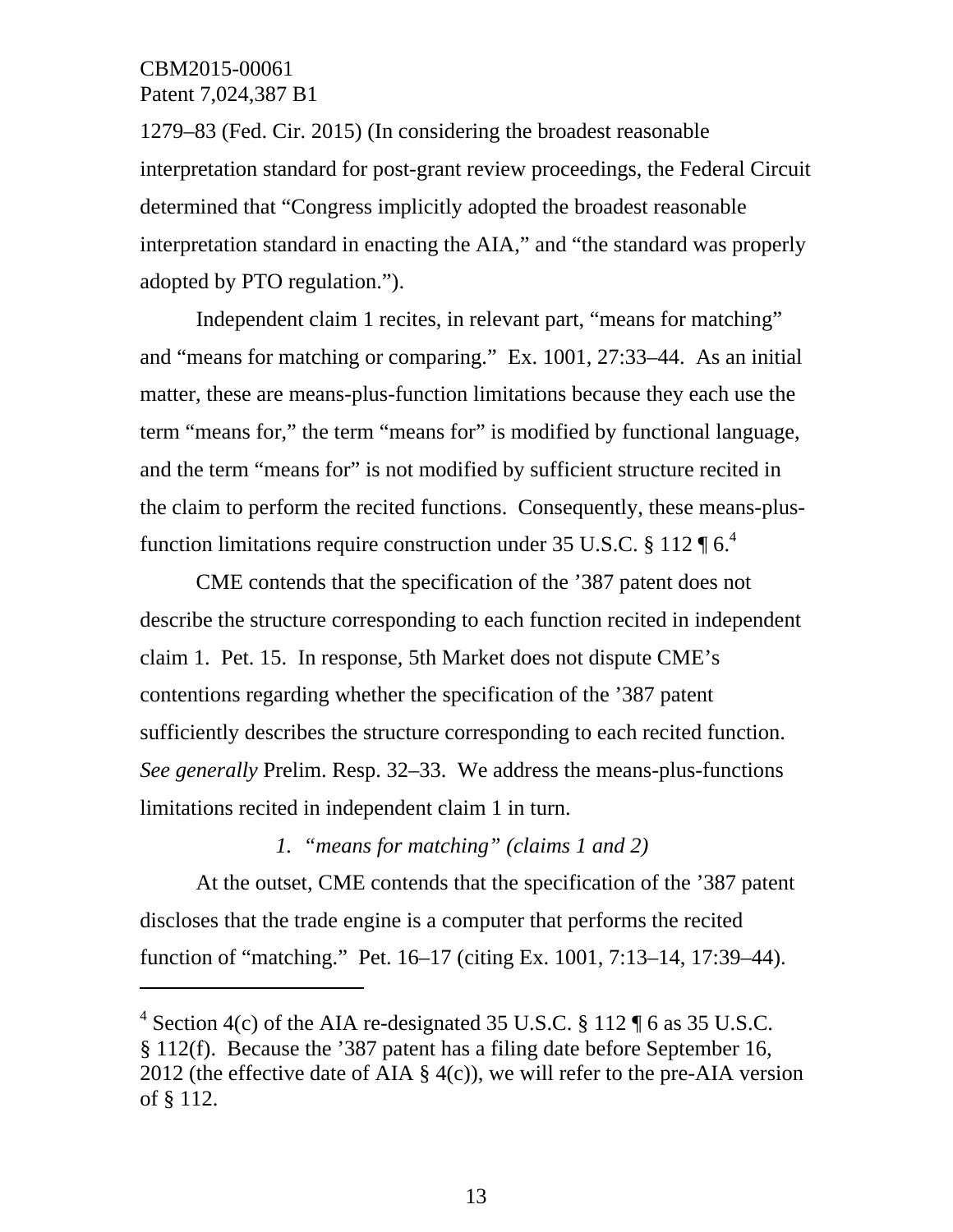CME, however, asserts that the corresponding structure of a means-plusfunction limitation must be more than simply a general purpose computer to avoid pure functional claiming. *Id*. at 17. CME argues that there is no disclosure in the specification of the '387 patent of any structure explaining how orders are matched. *Id*. CME further argues that, at best, the specification of the '387 patent discloses step (9) in Figure 2—namely, "Crossed orders are matched," but there is no disclosure as to what structure or algorithm corresponds to this recited step. *Id*.

Based on the lack of sufficient structure disclosed in the specification of the '387 patent, CME then argues that it must speculate as to how to construe the "means for matching" limitation. Pet. 17. For purposes of this proceeding, CME asserts that "means for matching" should be construed as hardware, software, or a combination of both. *Id*. at 17 (citing Ex. 1001, 7:13–14, 17:39–43; Ex. 1002 ¶¶ 61, 63).

When construing a means-plus-function limitation under § 112 ¶ 6, we first must identify the claimed function, and then we look to the specification to identify the corresponding structure that actually performs the claimed function. *Med. Instrumentation & Diagnostics Corp. v. Elekta AB*, 344 F.3d 1205, 1210 (Fed. Cir. 2003); *Cardiac Pacemakers, Inc. v. St. Jude Med., Inc.*, 296 F.3d 1106, 1119 (Fed. Cir. 2002). As CME correctly indicates in its Petition, the corresponding structure of a means-plus-function limitation must be more than simply a general-purpose computer or microprocessor to avoid impermissible functional claiming. *Aristocrat Techs. Austl. Pty Ltd. v. Int'l Game Tech.*, 521 F.3d 1328, 1333 (Fed. Cir. 2008). That is, the specification must disclose "enough of an algorithm to provide the necessary structure under § 112 ¶ 6" or a disclosure that can be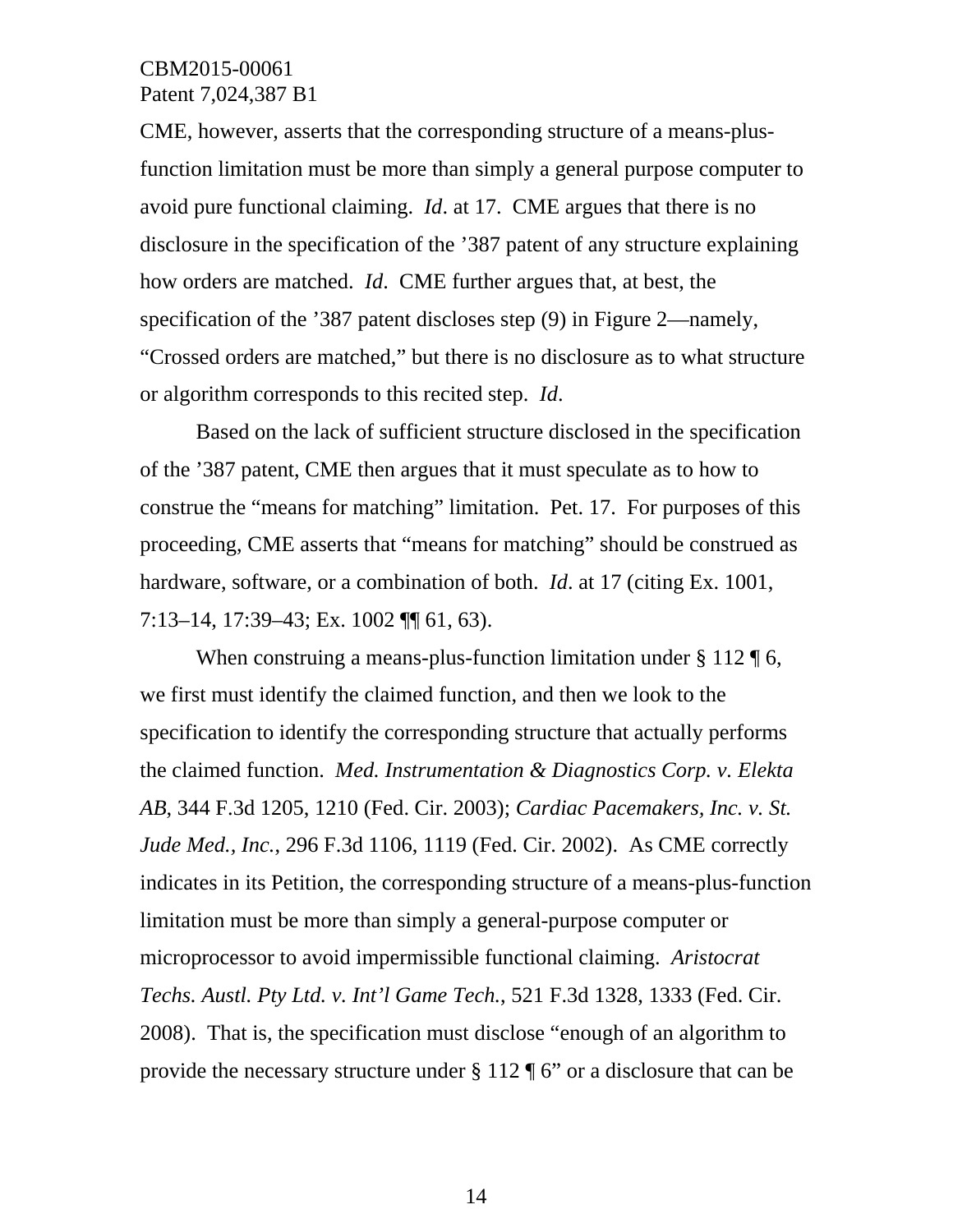l

expressed in any understandable terms, e.g., a mathematical formula, in prose, or as a flowchart. *Finisar Corp. v. The DirectTV Group*, 523 F.3d 1323, 1340 (Fed. Cir. 2008). If the specification fails to provide sufficient structure, the means-plus-function limitation is indefinite under § 112 ¶ 2. *Aristocrat*, 521 F.3d at 1333.

There is no dispute that we must identify the corresponding structure that performs the recited function of "matching." Figure 2 of the '387 patent illustrates the processing of a match order using the system of Figure 1. *See* Ex. 1001, 4:40–44, 6:36–37.<sup>5</sup> The system illustrated in Figure 1 of the '387 patent includes a server-side component or trade engine that performs the function of matching orders. *See id*. 7:13–14, 17:39–44. Although we agree with CME that the disclosed trade engine is tantamount to a general purpose computer, we disagree with CME that the specification does not include an algorithm expressed in understandable terms for matching orders.

Figure 2 of the '387 patent collectively illustrate the following processing steps for matching an order: (1) Monitor Security; (2) Return Latest Data; (3) Input Bid Order; (4) Distribute Bid Order; (5) Distribute Ticker Data; (6) Input Ask Order; (7) Distribute Ask Order (also Distribute

<sup>&</sup>lt;sup>5</sup> In Case CBM2013-00027 involving the '419 patent, another Board panel determined that the corresponding structure for performing the recited function of "matching" is "a computer programmed to perform the ten processing steps illustrated in Figure 3 of the '419 patent." Ex. 1019, 14; Ex. 1009, 15, 24. As we explained previously, it is clear after reviewing both Figures 2 and 3 of the '387 patent that the ten processing steps for matching an order are illustrated in Figure 2—not Figure 3. *Accord* Pet. 9 (confirming Figure 3 of the '419 patent corresponds to Figure 2 of the '387 patent). We, therefore, presume the specification of the '387 patent mistakenly references Figure 3 when it intends to describe the ten processing steps for matching an order illustrated in Figure 2.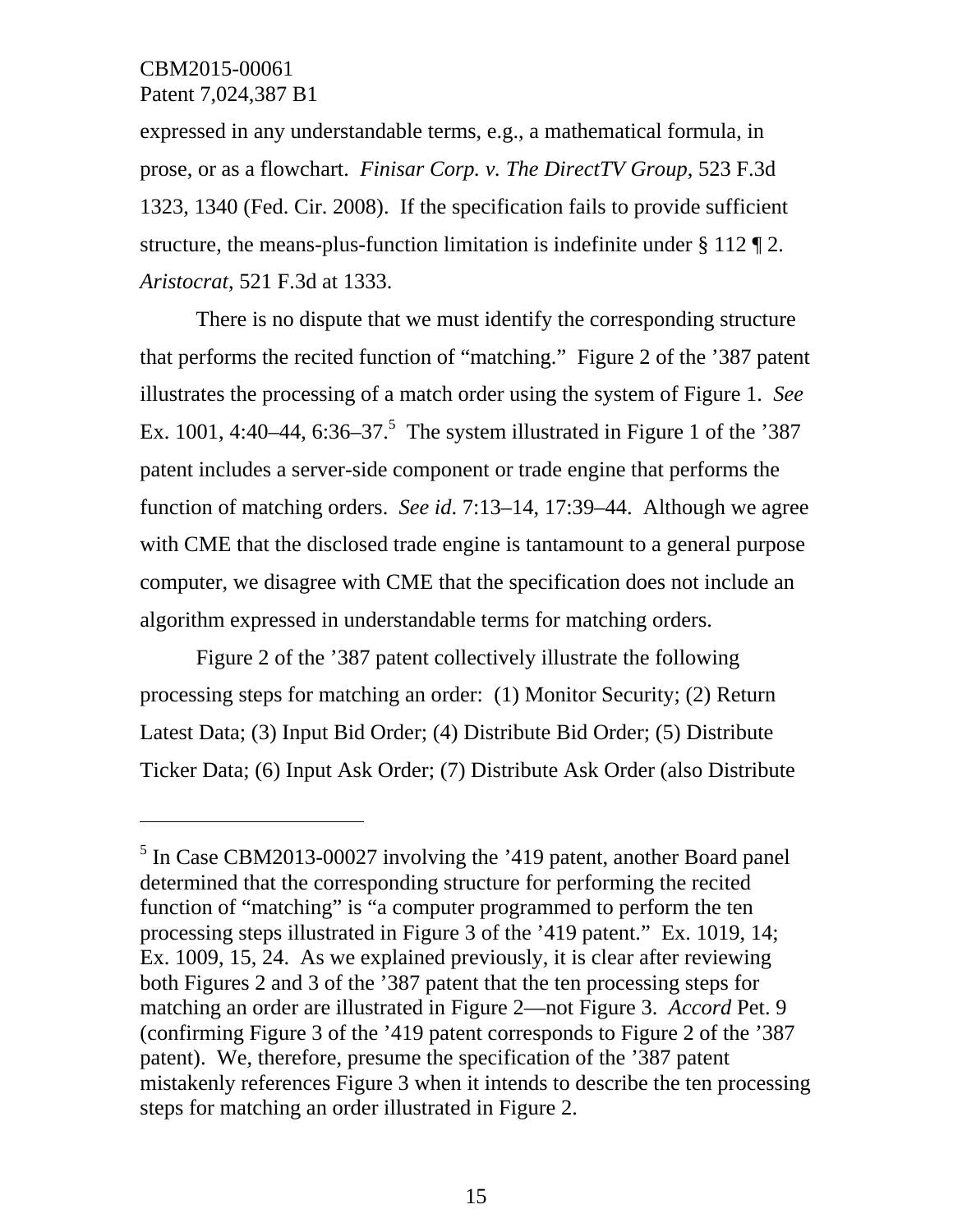Ticker Data); (8) External prices converge making orders cross; (9) Crossed orders are matched; and (10) Distribute Trade Detail. Ex. 1001, 6:41–54. In our view, these processing steps are expressed in understandable terms, e.g., in prose or as a flowchart, for performing the function of "matching." Therefore, for purposes of this decision, we identify the corresponding structure for performing the recited function of "matching" to be a computer programmed to perform the ten processing steps illustrated in Figure 2 of the '387 patent. *See Finisar*, 523 F.3d at 1340.

#### *2. "means for matching or comparing" (claims 1 and 2)*

CME reiterates its position that the specification of the '387 patent fails to disclose a structure—namely, a special purpose computer—that corresponds to the recited function of "matching." Pet. 18. CME also contends that there is no disclosure in the specification of the '387 patent of any structure for performing the recited function of "comparing." *Id*. at 19. CME argues that, at best, the specification of the '387 patent discloses an example of a "matrix logic for seven separate and distinct orders for the same security" that compares each buy and sell order, and compares the requirements for each trade. *Id*. (citing Ex. 1001, 12:59–60, 13:50–54). CME asserts that, because the specification of the '387 patent merely discloses the results to be obtained, it does not disclose how to achieve those results and, therefore, fails to disclose a sufficient structure for performing the recited function of "comparing." *See id*.

Based on the lack of sufficient structure disclosed in the specification of the '387 patent, CME then argues that it must speculate as to how to construe the "means for matching or comparing" limitation. Pet. 19. For purposes of this proceeding, CME asserts that "means for matching or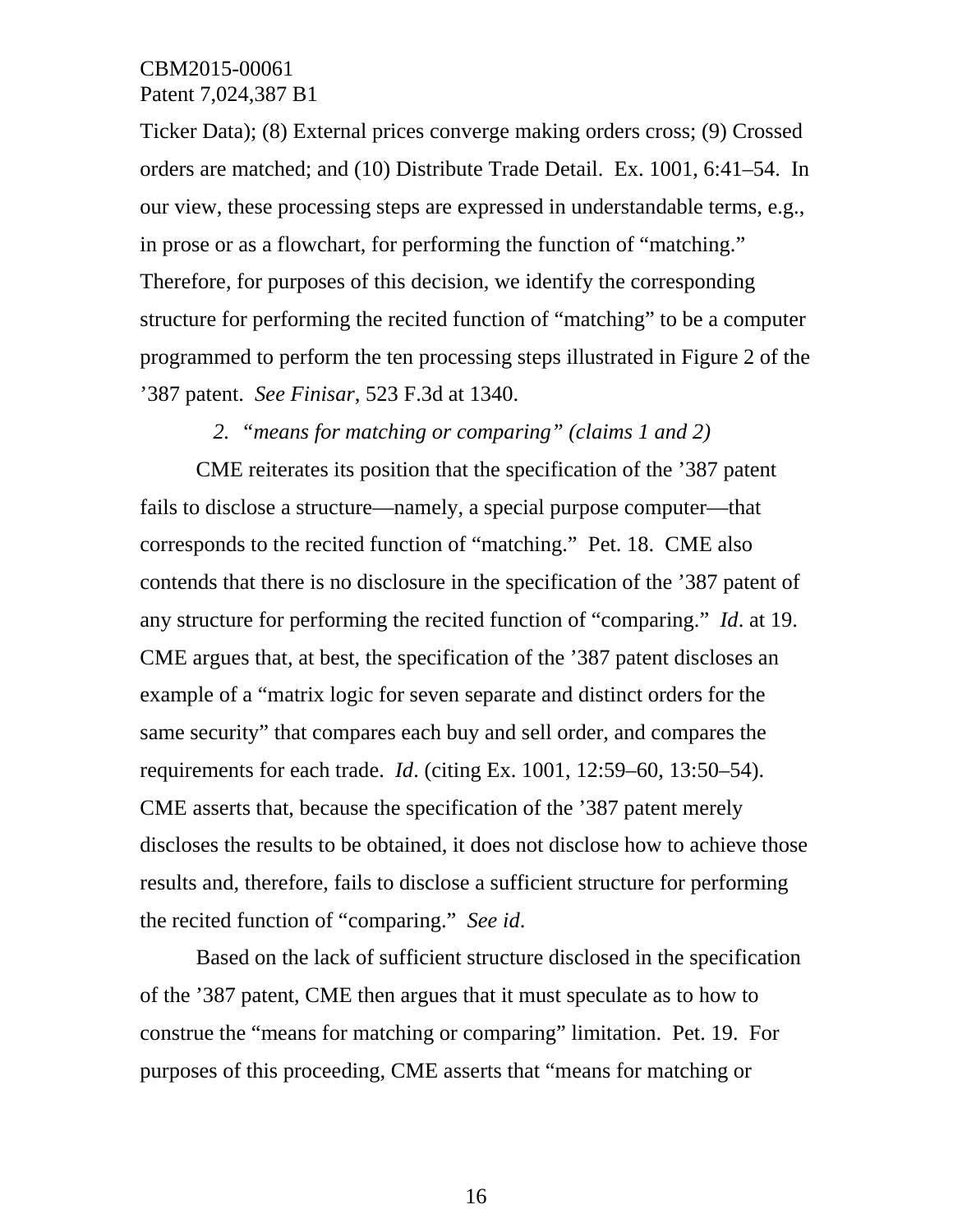comparing" should be construed as hardware, software, or a combination of both. *Id*. at 19–20 (citing Ex. 1001, 7:13–14, 17:39–43; Ex. 1002 ¶¶ 64, 67).

Given that "means for matching or comparing" includes alternative language, i.e., "or," we address "means for matching" and "means for comparing" separately. With respect to "means for matching," in our discussion above we identify the corresponding structure for performing the recited function of "matching"—namely, a computer programmed by the algorithm represented by the ten processing steps illustrated in Figure 2 of the '387 patent.

We respect to "means for comparing," we must identify the corresponding structure that performs the recited function of "comparing." Upon reviewing the specification of the '387 patent, we agree with CME that there is one example in the specification directed to the recited function of "comparing." When referring to "the matrix logic for seven separate and distinct orders for the same security" in Table 4, the specification of the '387 patent discloses that "[t]his method involves the comparison of each buy order against each sell order and compares the requirements for a trade with the requirements for each other trade to ascertain the events most likely to occur and thus the most likely trades to occur first." Ex. 1001, 13:50–54.

 We agree with CME that this cited portion of the specification of the '387 patent, at best, describes comparing each buy and sell order, and comparing the requirements for each trade. Simply reciting the function of "comparing" in the specification, and saying nothing about how the trade engine or computer ensures that the function is performed, is not a sufficient disclosure for an algorithm, which, by definition, must contain a sequence of steps. *See Blackboard, Inc. v. Desire2Learn, Inc.*, 574 F.3d 1371, 1384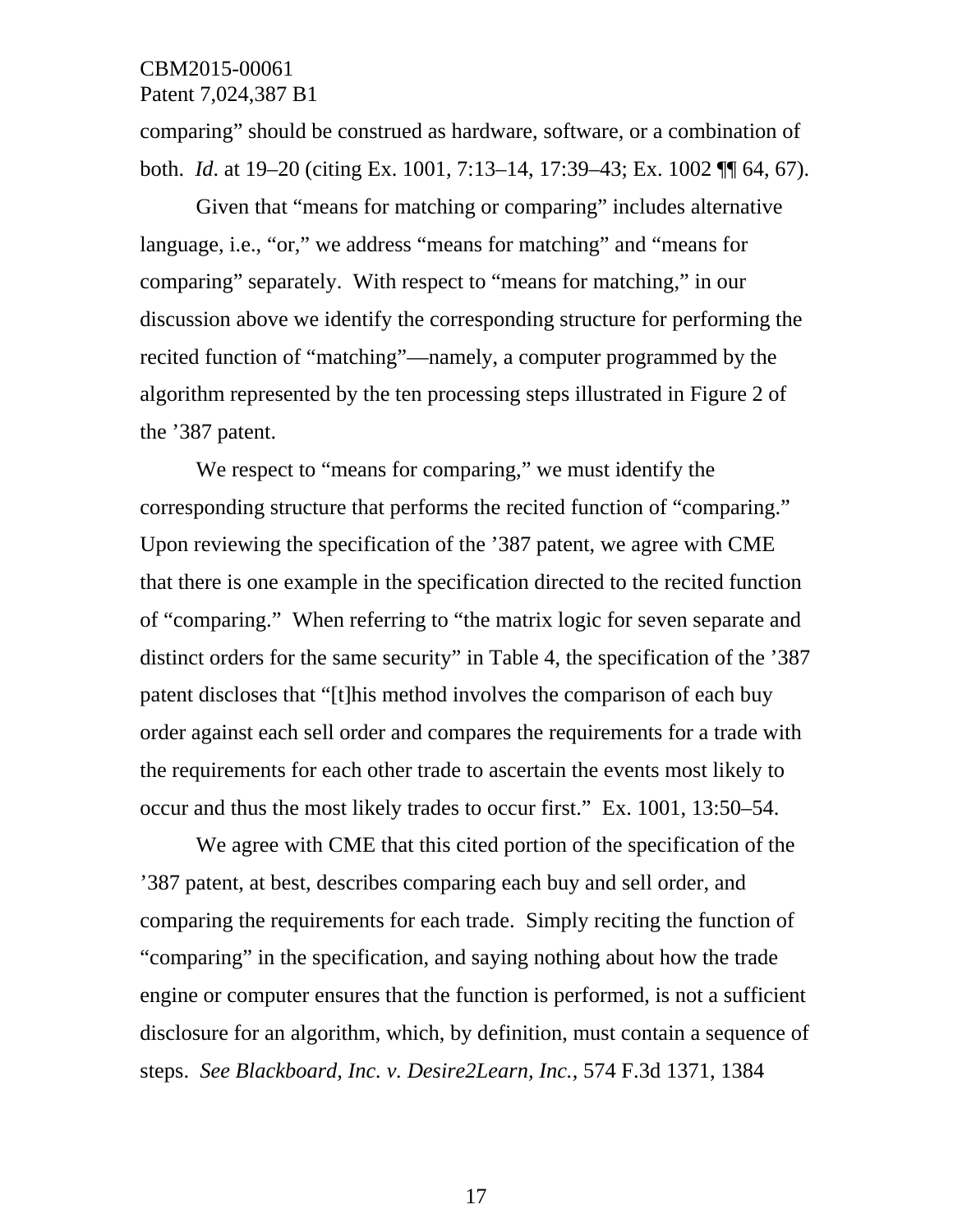(Fed. Cir. 2009). Consequently, the general descriptions in the specification of comparing each buy and sell order, and comparing the requirements for each trade, do not amount to an algorithm expressed in understandable terms that transforms an otherwise general purpose computer into a special purpose computer programmed to perform the recited function of "comparing." *See Finisar*, 523 F.3d at 1340.

 We, therefore, identify the corresponding structure for performing the recited function of "comparing" as nothing more than a general purpose computer. Accordingly, for purposes of this decision, we construe "means for comparing" as simply a computer programmed to compare data.

### *B. Indefiniteness Ground*

 CME contends that claims 1 and 2 are indefinite under § 112 ¶ 2 because the specification of the '387 patent fails to disclose a sufficient algorithm corresponding to the "means for matching" and "means for matching or comparing" limitations. Pet. 26–41. We are persuaded by CME's analysis and supporting evidence as to the "means for comparing" limitation, but we are not persuaded by CME's analysis and supporting evidence as to the "means for matching" limitation.

 CME presents numerous arguments that purportedly explain why these means-plus-function limitations are indefinite under § 112 ¶ 2. *Id*. In response, 5th Market does not dispute CME's contentions that the specification of the '387 patent does not describe sufficient structure corresponding to each recited function. *See generally* Prelim. Resp. 32–33. We discuss each means-plus-function limitation in turn.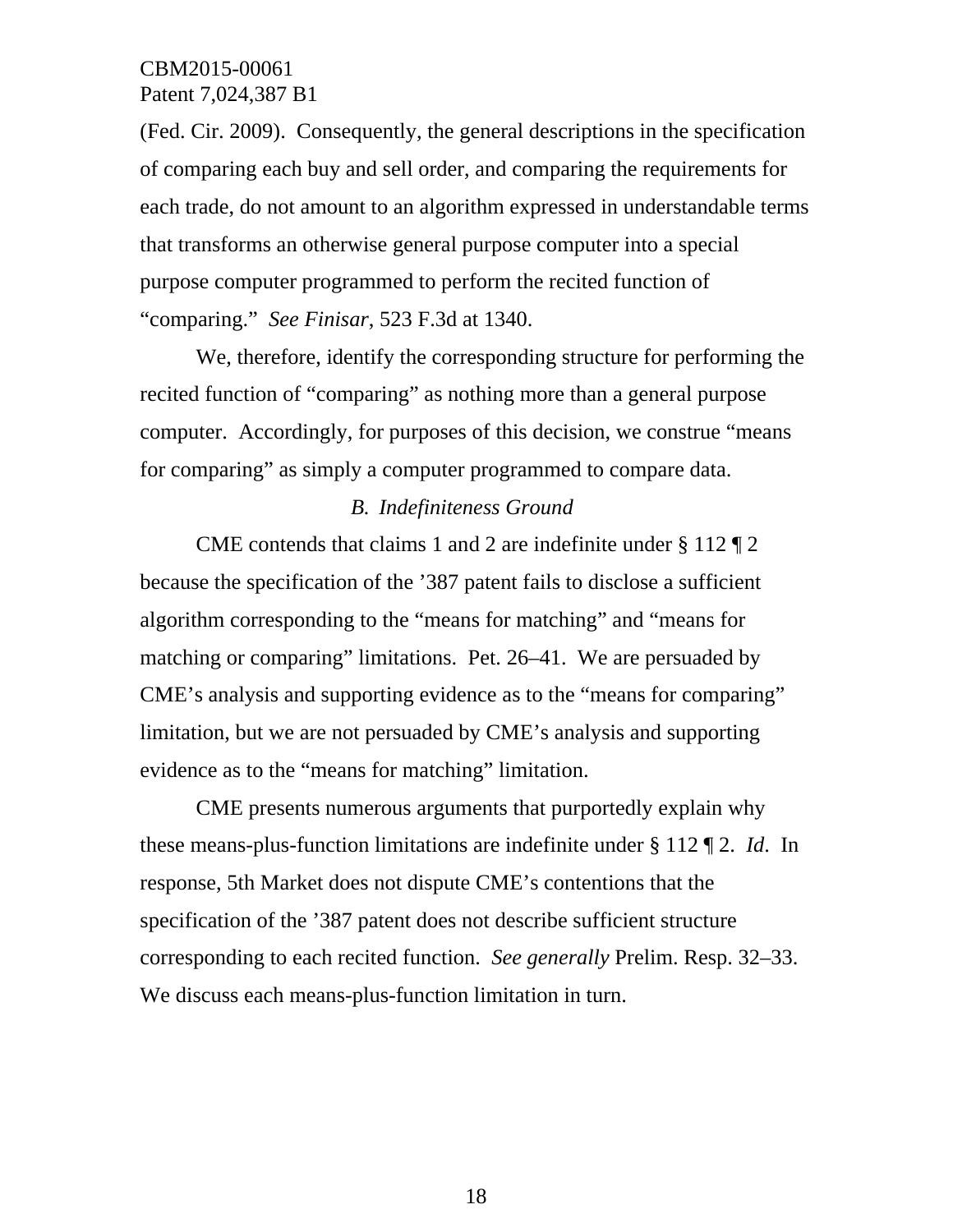*1. "means for matching" (claims 1 and 2)* 

 CME contends that the specification of the '387 patent fails to disclose an algorithm for performing the recited function of "matching." Pet. 27–28. According to CME, Figure 2 of the '387 patent illustrates a block diagram showing the processing of an input order to the trading system, but fails to show any additional structure other than merely identifying a "black box" that apparently corresponds to step 9—"Matched Orders." *Id*. at 28 (citing Ex. 1001, 4:39–41, Fig. 2). CME argues that there is nothing in the specification of the '387 patent that explains how orders are matched to one another. *Id*. CME argues that, at best, the '387 patent simply restates the function of "matching" by disclosing that "[c]rossed orders are matched," and the trade engine is the component for "matching open orders." *Id*. at 31 (citing Ex. 1001, 6:53, 17:39–42, Fig. 2). CME asserts that simply stating the function of "matching," by itself, is not a sufficient disclosure for an algorithm. *Id*.

 In addition, CME recognizes that, in Case CBM2013-00027 involving the '419 patent, another Board panel identified the "corresponding structure for performing the recited function of 'matching' [as] 'a computer programmed to perform the ten processing steps illustrated in Figure 3 of the '419 patent.'" Pet. 31 (citing Ex. 1019, 14; Ex. 1005, 15, 24). CME argues, however, that the ten processing steps illustrated in Figure 2 of the '387 patent, which, as we discussed previously, corresponds to the ten processing steps illustrated in Figure 3 of the '419 patent, do not amount to an algorithm for matching orders, but instead merely explain how orders are routed. *Id*. at 32 (citing Ex. 1001, 6:41–7:36). CME argues that, although step (9) of Figure 2—"Crossed orders are matched"—is mentioned in the specification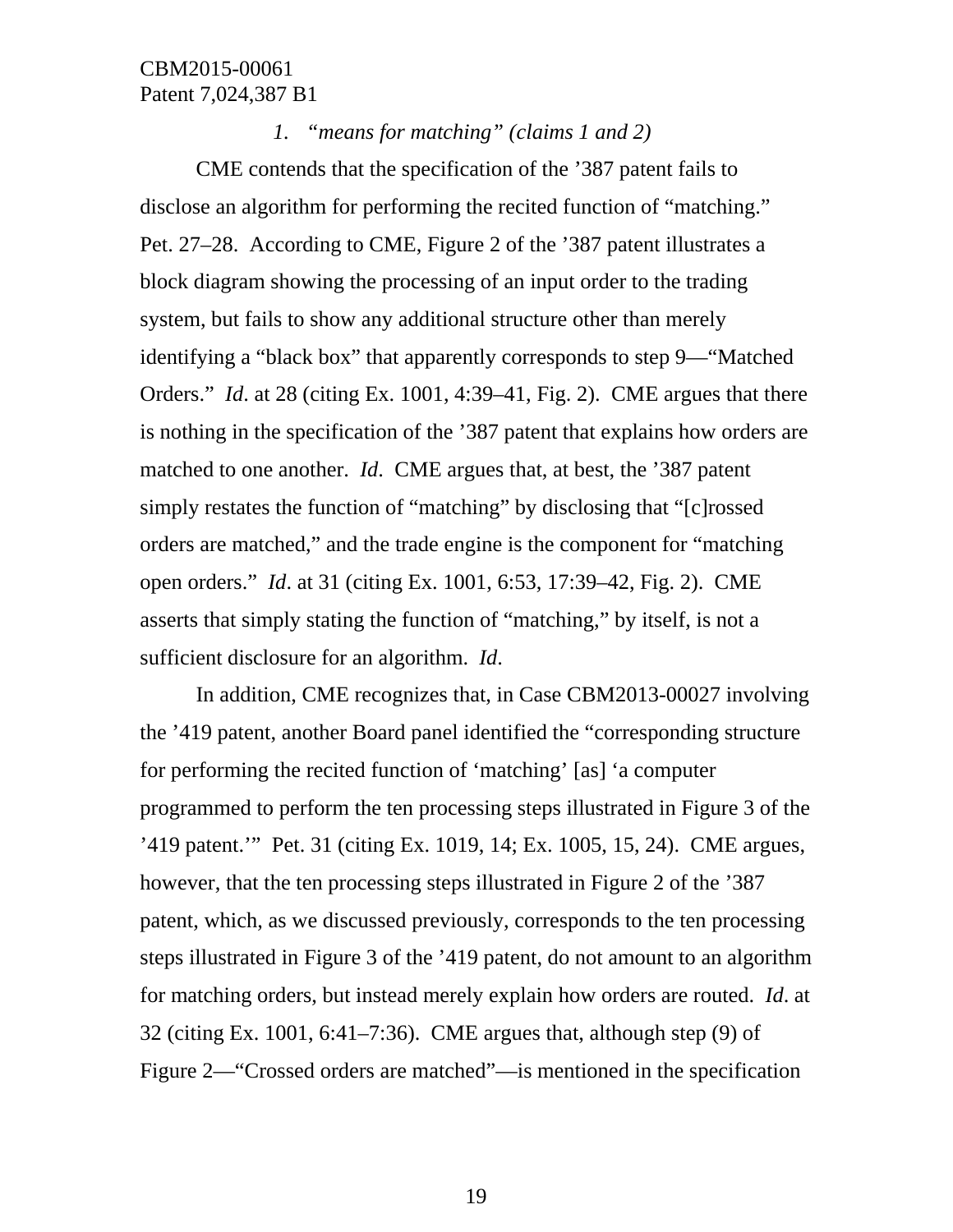of the '387 patent, there is no description of what structure or algorithm corresponds thereto. *Id*. (citing Ex. 1001, 6:53). Instead, CME argues that the '387 patent merely states that "[a] server-side component charged with routing and matching orders [trade engine] receives the message and makes the proper changes to its active order lists." *Id*. (citing Ex. 1001, 6:26–29).

 When construing the "means for matching" limitation above, we identify the corresponding structure for performing the recited function of "matching" to be a computer programmed to perform the ten processing steps illustrated in Figure 2 of the '387 patent. *See supra* Section II(A)(1). In other words, we conclude that the processing steps illustrated in Figure 2 of the '387 patent amount to a specific algorithm that transforms an otherwise general purpose computer into a special purpose computer programmed to perform the recited function of "matching." *See Finisar*, 523 F.3d at 1340.

We disagree with CME's argument that the ten processing steps illustrated in Figure 2 of the '387 patent do not amount to a sufficient algorithm for matching orders. CME's argument in this regard narrowly focuses on step (9) illustrated in Figure 2—"Crossed orders are matched." Viewing step (9) illustrated in Figure 2—"Crossed orders are matched"—in isolation ignores the nine other processing steps illustrated in Figure 2 that are instrumental in achieving the outcome of a matched order. Moreover, the specification of the '387 patent provides a sufficient link or association between the function of matching performed by the trade engine with the description of processing a match order in Figure 2, which, in our view, indicates that 5th Market has particularly pointed out and distinctly claimed the "means for matching" limitation. *See Med. Instr. & Diag. Corp.* 344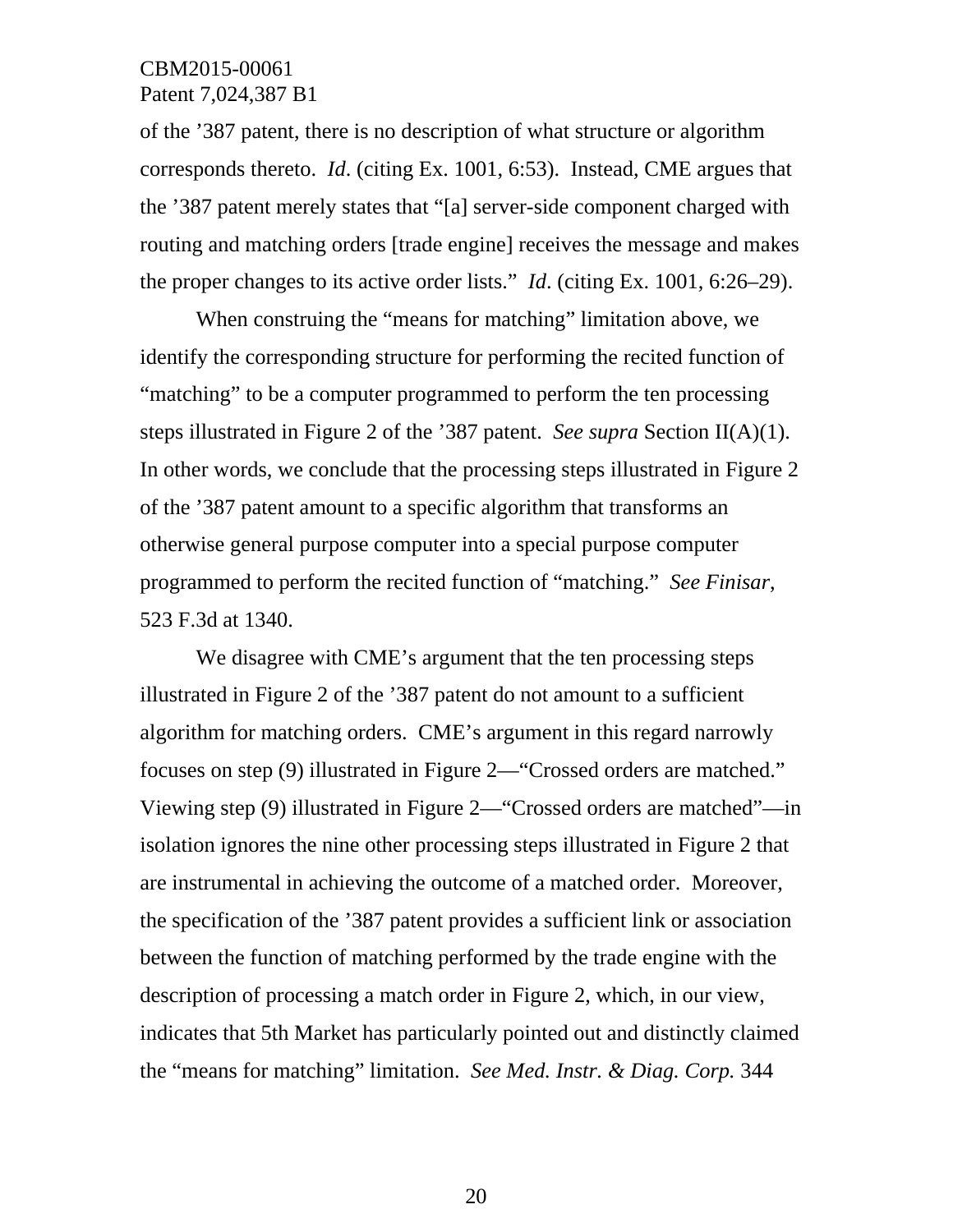F.3d at 1211 ("The duty of a patentee to clearly link or associate structure with the claimed function is the quid pro quo for allowing the patentee to express the claim in terms of function under  $\lceil \xi 112 \P 6 \rceil$ .") (citation omitted).

 On this record, because the specification of the '387 patent discloses sufficient structure for performing the recited function of "matching," we are not persuaded that CME has demonstrated that the challenged claims reciting "means for matching" are more likely than not indefinite under § 112 ¶ 2.

## *2. "means for matching or comparing"*

Given that "means for matching or comparing" recited in claims 1 and 2 includes alternative language, we address "means for matching" and "means for comparing" separately. With respect to "means for matching," we identify the corresponding structure for performing the recited function of "matching"—namely, a computer programmed by the algorithm represented by the ten processing steps illustrated in Figure 2 of the '387 patent*. See supra* Section II(A)(1). Consequently, for the same reasons discussed above, we are not persuaded that CME has demonstrated that the challenged claims reciting "means for matching" are more likely than not indefinite under § 112 ¶ 2.

 With respect to the "means for comparing," CME contends that the specification of the '387 patent fails to disclose an algorithm for performing the recited function of "comparing." Pet. 36. CME argues that, although the specification of the '387 patent discloses that the trade engine performs the function of "matching," it does not disclose that the trade engine performs the function of "comparing." *Id*. (citing Ex. 1001, 7:13–14, 17:39–44). CME further contends that, even if the trade engine is capable of performing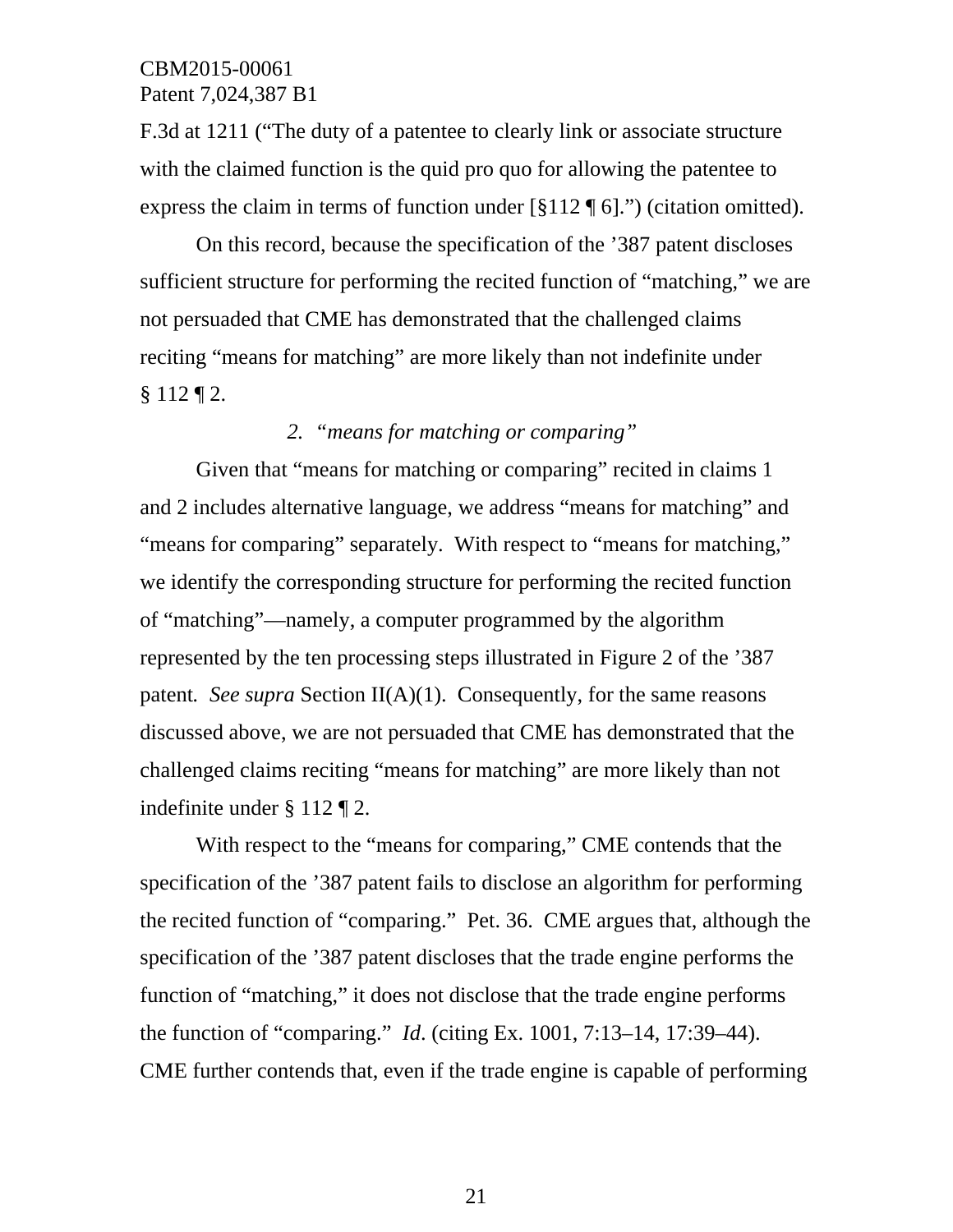the function of "comparing," the specification of the '387 patent does not provide a sufficient algorithm for performing this function. *Id*. at 36–37. CME argues that, outsides the claims and the "Summary of the Invention" section, the specification of the '387 patent only describes the function of "comparing" on one occasion. *Id*. at 37 (citing Ex. 1001, 13:49–53). CME argues, however, that this cited portion of the specification does not disclose a sufficient algorithm for performing this function. *Id*. at 37–38.

 In addition, CME recognizes that, in Case CBM2013-00027, another Board panel determined that the specification of the '419 patent, which is the parent patent of the '387 patent, fails to disclose sufficient structure for performing the function of "comparing." Pet. 37 (citing Ex. 1019, 20–21; Ex. 1009, 26). CME asserts that, for essentially the same reasons discussed in Case CBM2013-00027, the portions of the specification that the '387 patent shares with the '419 patent fail to disclose sufficient structure for performing the function of "comparing." *Id*.

 When construing the "means for comparing" limitation above, we identify the corresponding structure for performing the recited function of "comparing" as nothing more than a general purpose computer. *See supra* Section  $II(A)(2)$ . In other words, we conclude that the general descriptions in the specification of the '387 patent regarding the comparison of each buy and sell order, and the comparison of the requirements for each trade, do not amount to an algorithm expressed in understandable terms that transforms an otherwise general purpose computer into a special purpose computer programmed to perform the recited function of "comparing." *See Finisar*, 523 F.3d at 1340; *Blackboard*, 574 F.3d at 1384.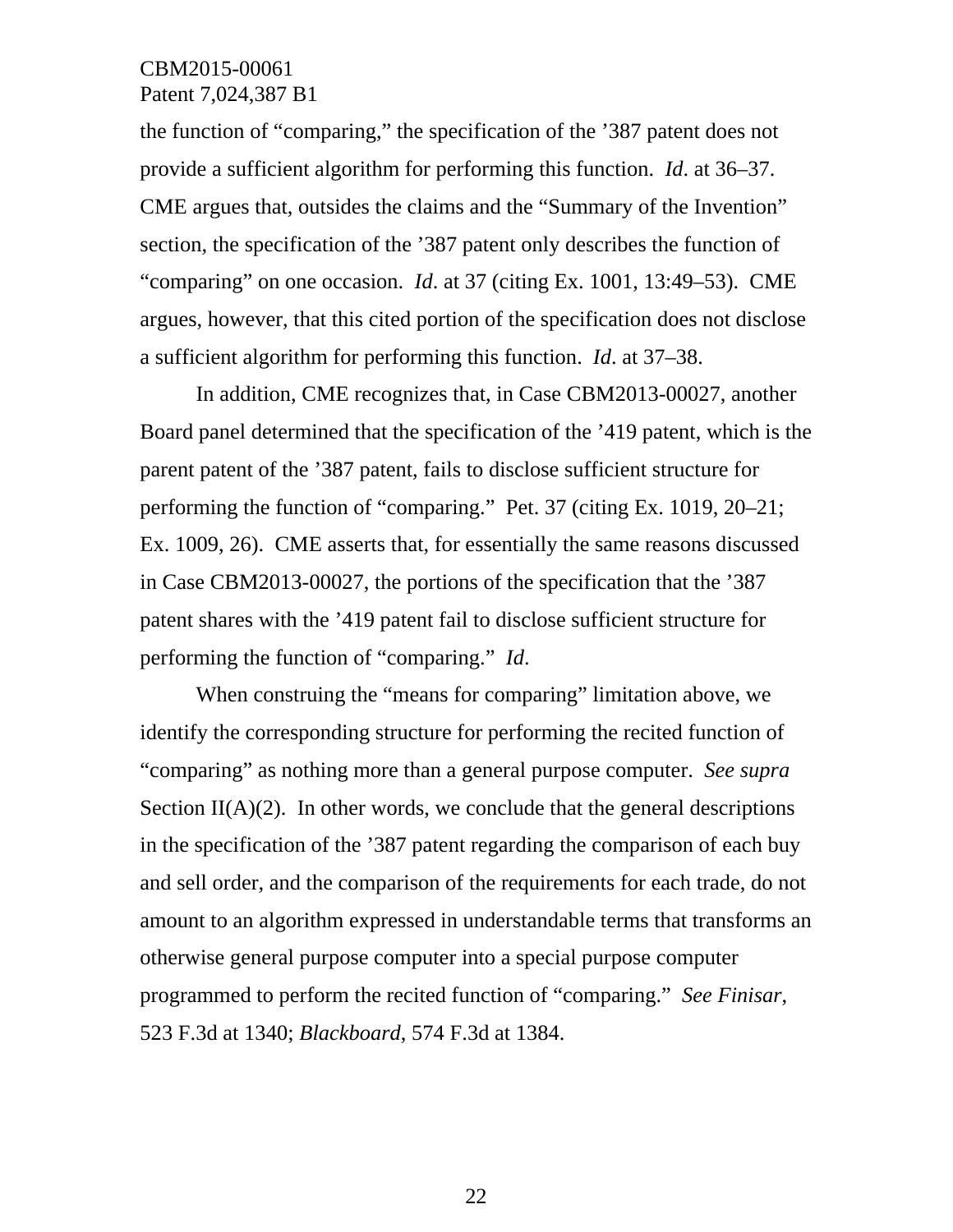In summary, because the specification of the '387 patent does not disclose sufficient structure for performing the recited function of "comparing," we are persuaded that CME has demonstrated that challenged claims reciting "means for comparing" are more likely than not indefinite under § 112 ¶ 2.

## *C. Anticipation by CFTC*

 CME contends that independent claim 1 is anticipated under § 102(b) by CFTC. Pet. 41–47. In particular, CME uses a claim chart to explain how CFTC describes the claimed subject matter recited in independent claim 1 (*id*. at 45–47), and relies upon the Declaration of Craig Pirrong, Ph.D. (Ex. 1002 ¶¶ 93–98) to support its positions. At this stage of the proceeding, we are persuaded by CME's explanations and supporting evidence.

We begin our analysis with the principles of law that generally apply to a ground based on anticipation, followed by a brief discussion of CFTC, and then we address CME's contentions with respect to independent claim 1.

### *1. Principles of Law*

To establish anticipation under § 102(b), "all of the elements and limitations of the claim must be shown in a single prior reference, arranged as in the claim." *Karsten Mfg. Corp. v. Cleveland Golf Co.*, 242 F.3d 1376, 1383 (Fed. Cir. 2001). "A claim is anticipated only if each and every element as set forth in the claim is found, either expressly or inherently described, in a single prior art reference." *Verdegaal Bros., Inc. v. Union Oil Co. of California*, 814 F.2d 628, 631 (Fed. Cir. 1987). We analyze this asserted ground based on anticipation with the principles stated above in mind.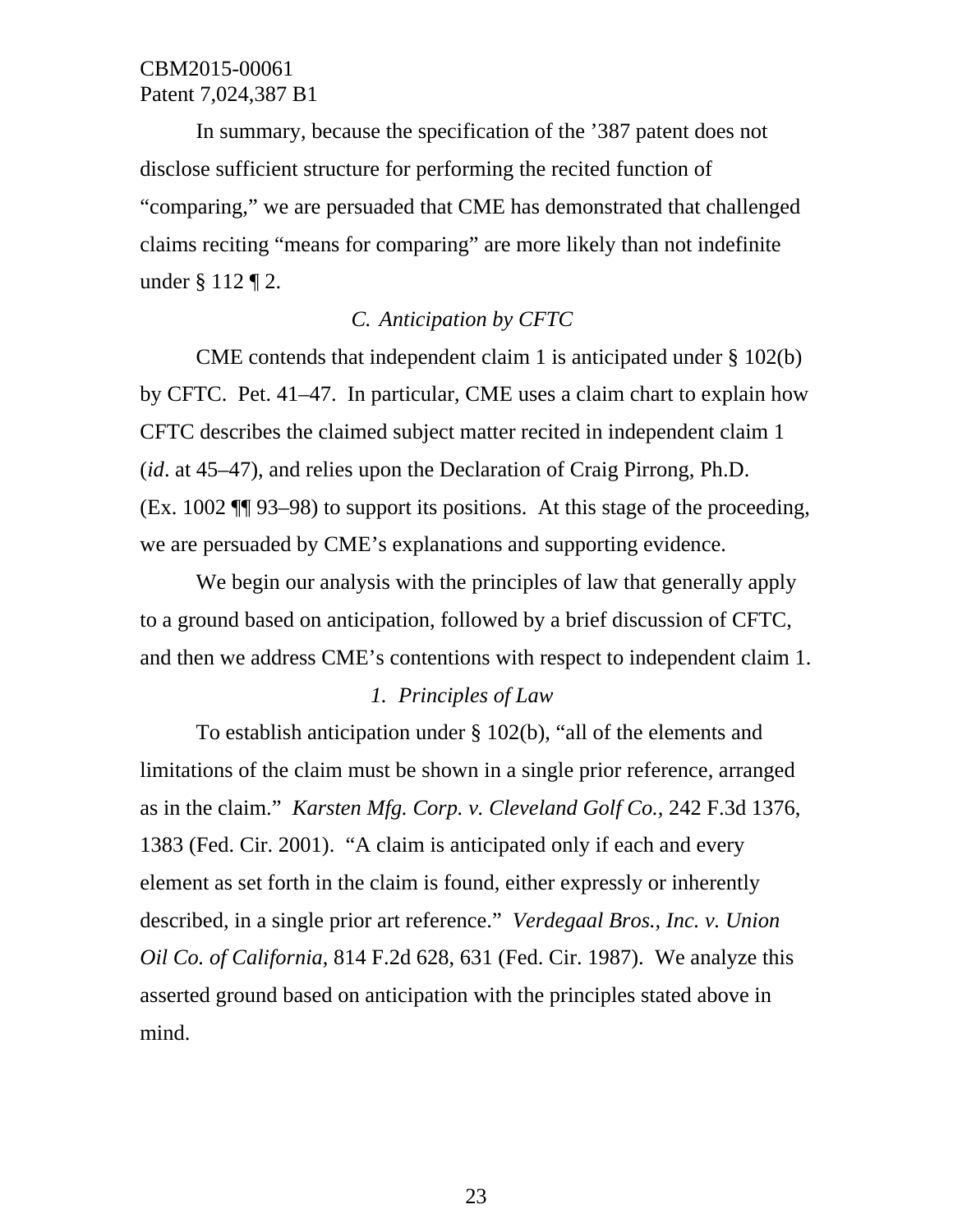$\overline{a}$ 

## *2. CFTC*

 CFTC generally relates to NYMEX proposed rules and the rule amendments necessary to implement NYMEX American Computerized Commodity Exchange System and Services ("NYMEX ACCESS"). Ex. 1003,  $3.6$  NYMEX ACCESS is an electronic order matching system that may be used by NYMEX members, as well as customers trading through NYMEX members, to trade futures and options contracts after NYMEX's regular trading hours. *Id*. In addition to the trade execution function, NYMEX ACCESS provides trade reporting and quotation information for NYMEX ACCESS contracts traded via the system. *Id*. at 3–4.

 CFTC discloses a NYMEX ACCESS trade matching host that accepts limit orders, i.e., orders to buy or sell a particular number of futures or option contracts in a given commodity and month at a specified price, and spread orders entered at a differential. Ex. 1003, 19. NYMEX ACCESS terminal operators enter orders into the NYMEX ACCESS system using a trader work station. *Id*. at 4, 9. The NYMEX ACCESS trade matching host is coupled to these trader work stations over a network and, therefore, is capable of receiving the orders entered at each station. *Id*. at 4. Orders cannot be entered into the NYMEX ACCESS system for a customer unless the customer provides the following information: (1) Commodity; (2) Contract Month; (3) Buy or Sell; (4) Account Number; (5) Quantity; (6) Limit Price; (7) Clearing Member; (8) Strike Price and Put or Call; and (9) any precondition for entry into the matching system. *Id*. at 20–21.

 $6$  All references to the page numbers in CFTC are to the page numbers located in the top, middle of each page.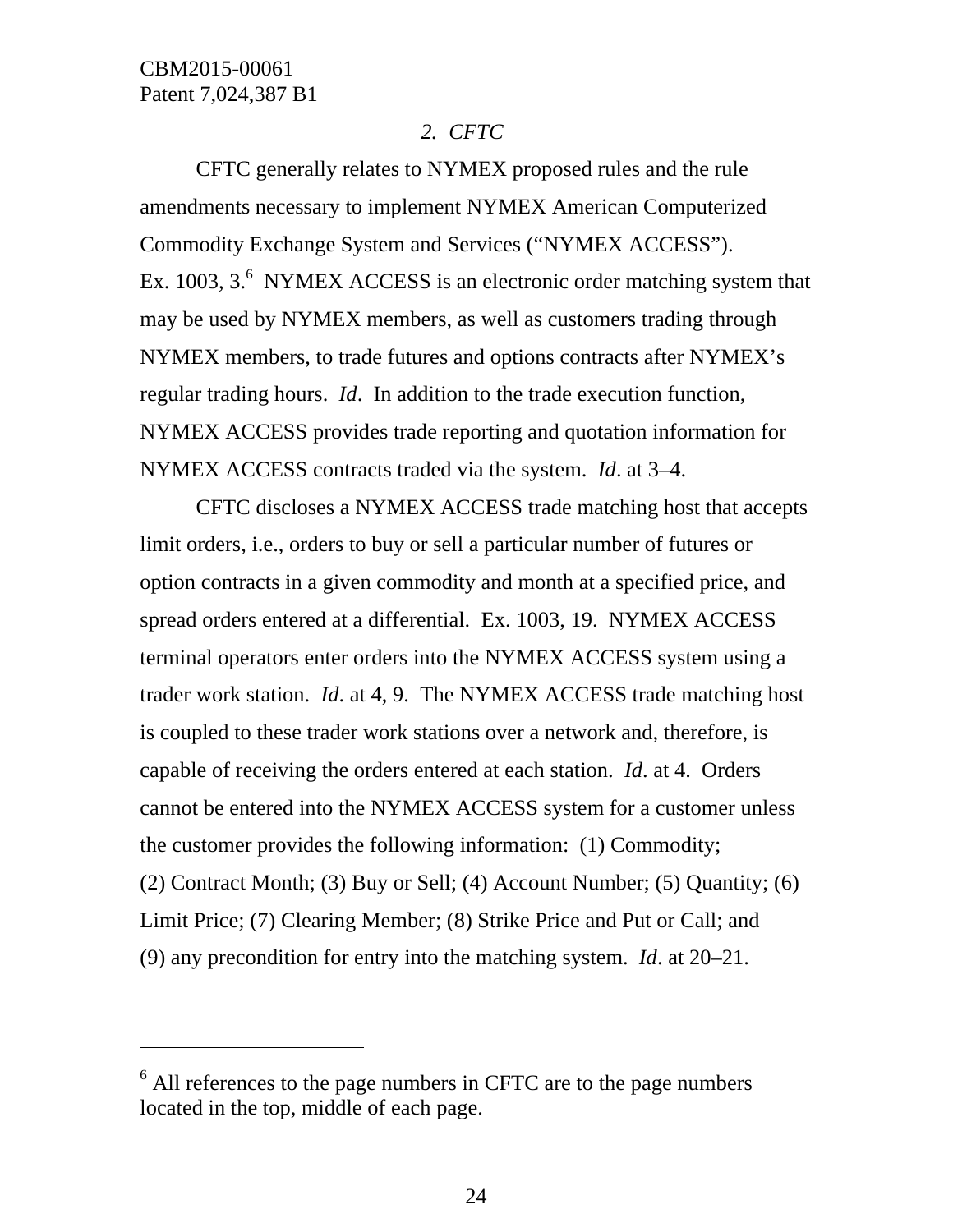CFTC discloses at least one example where the price of one security is dependent on the price of another security being traded. For instance, the NYMEX ACCESS system may generate implied spread bids and offers by calculating spread differentials based on the current, best prices for each component in the order. Ex. 1003, 28. CFTC also may generate conditional bids and offers only if they better the best bids or offers currently in the market. *Id*. at 28–29. These conditional bids and offers would adjust as the underlying markets move. *Id*. at 29. If a conditional bid or offer was taken, the NYMEX ACCESS system immediately completes the transaction by buying or selling the number of contracts of securities in accordance with the conditions and constraints entered as part of the order. *Id*.

### *3. Claim 1*

 CME presents detailed claim charts and supporting evidence that explain how CFTC describes all the claimed features recited in independent claim 1. For instance, CME contends that CFTC's trader work stations, which are capable of accepting spread orders from a trader, describe "a variable number of trader terminals for entering an order for an item . . . ," as recited in independent claim 1. Pet. 45–46 (citing Ex. 1003, 4, 9, 19–21, 27– 32). CFTC discloses that NYMEX ACCESS terminal operators enter orders, such as spread orders entered at a differential, into the NYMEX ACCESS system using a trader work station. Ex. 1003, 4, 9, 19.

 CME argues that CFTC's trade matching host, which is coupled to the trader work stations over a communications network, describes a "controller computer means coupled to each of the trader terminals over a communications network . . . ," as recited in independent claim 1. Pet. 46 (citing Ex.  $1003$ , 4, 9, 20–22, 40). CFTC discloses that the NYMEX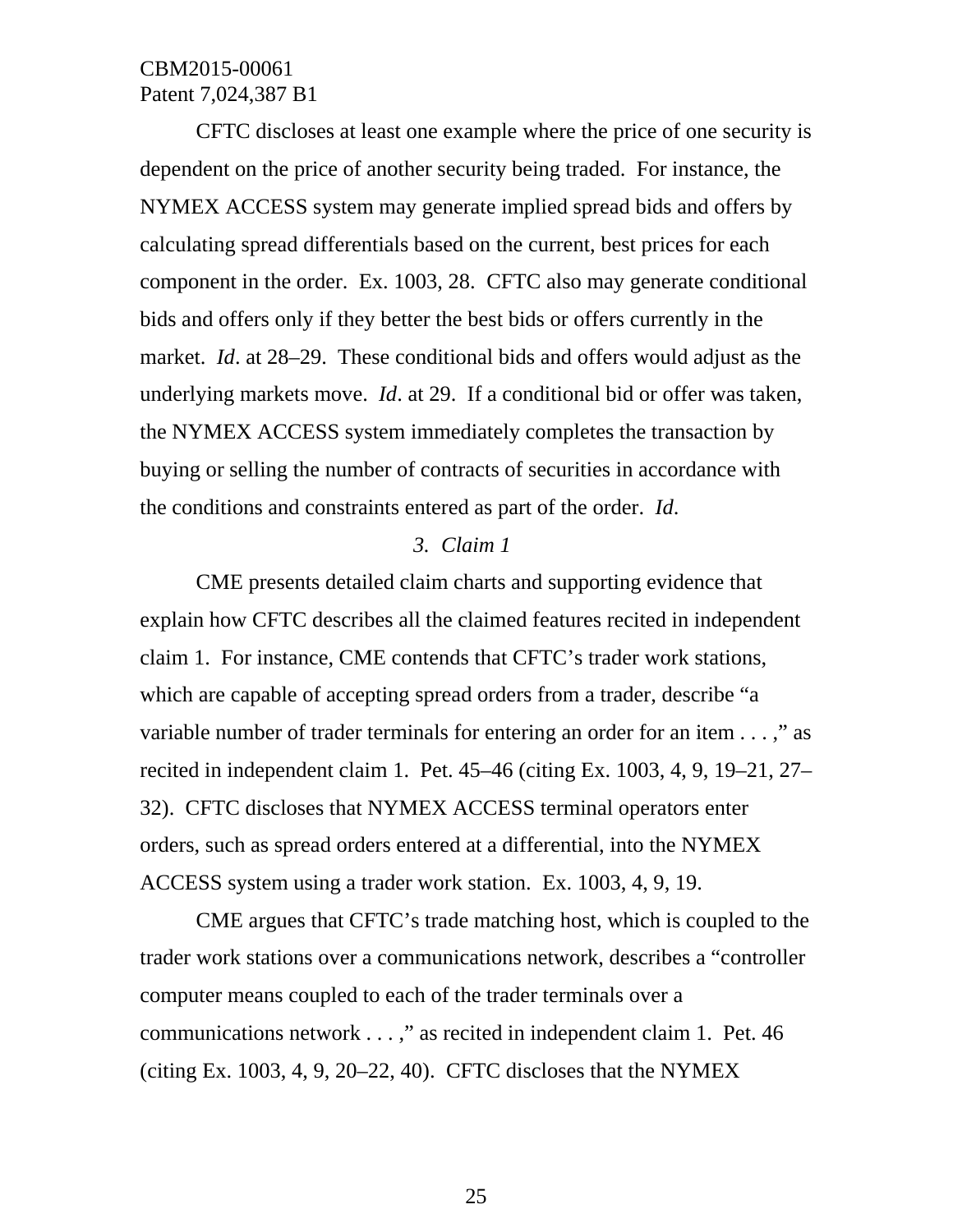ACCESS trade matching host is coupled to the trader work stations over a network and, therefore, is capable of receiving the orders entered at each station. Ex. 1003, 4. CFTC discloses that an order entered at a trader work station includes constraints, such as quantity, limit price, strike price and put or call, and any precondition for entry into the NYMEX ACCESS system. *Id*. at 20–21.

 CME further argues that CFTC's spread trading functionality matches different legs of a spread order and, therefore, describes the "means for matching" and the "means for matching or comparing" limitations recited in independent claim 1. Pet. 46–47 (citing Ex. 1003, 28–31). CFTC discloses that the NYMEX ACCESS system may generate implied spread bids and offers by calculating spread differentials based on the current, best prices for each component in the order. Ex. 1003, 28. If a conditional bid or offer was taken, e.g., compared and matched, the NYMEX ACCESS system immediately completes the transaction by buying or selling the number of contracts of securities in accordance with the conditions and constraints entered as part of the order. *Id*. at 29.

 Finally, CME argues that CFTC's order algorithms may be represented as a line on a two dimensional graph and, therefore, describes "the order algorithm can be represented as a line in two dimensional space  $\dots$ ," as recited in independent claim 1. Pet. 43–44, 47 (citing Ex. 1003, 29–30; Ex. 1002 ¶ 96). CME's expert witness, Dr. Pirrong, testifies that the relationship between two securities, e.g., the two legs of a spread order, are represented graphically as a line in two dimensions. Ex. 1002 ¶ 96. As one example of how algorithmic spread orders may be represented as a line in two dimensional space, Dr. Pirrong directs us to the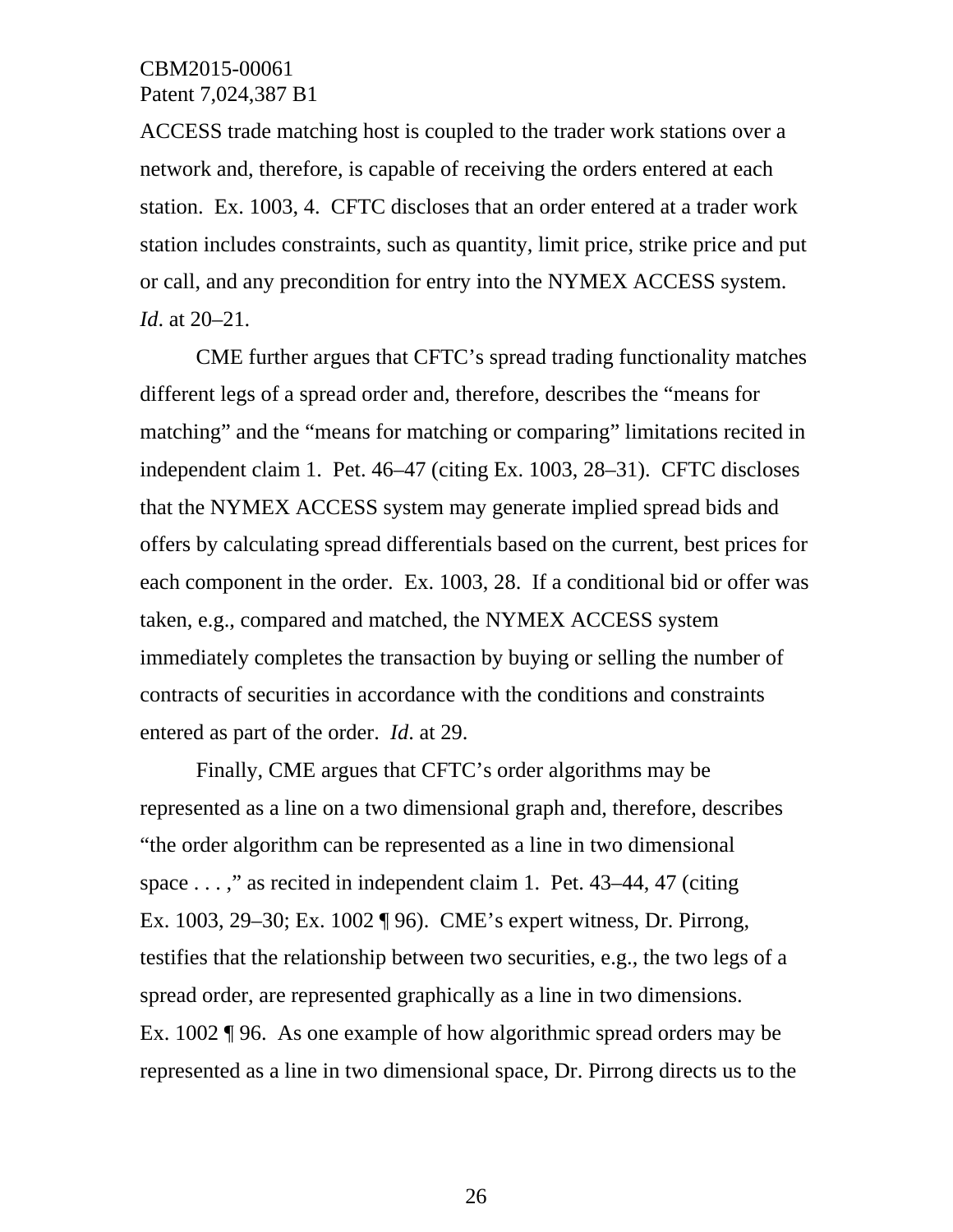example in CFTC of the January/February crude spread. *Id*. (citing Ex. 1003, 29–30).

 At this juncture in the proceeding, 5th Market does not address CME's contentions and supporting evidence regarding this asserted ground. *See generally* Prelim. Resp. 33–39. Based on the record before us, CME has demonstrated that it is more likely than not that independent claim 1 is anticipated by CFTC.

#### *D. Obviousness Based on the Combination of CFTC and Lupien*

 CME contends that dependent claim 2 is unpatentable under § 103(a) over the combination of CFTC and Lupien. Pet. 47–54. In particular, CME uses a claim chart to explain how the proffered combination teaches the claimed subject matter recited in dependent claim 2 (*id*. at 52–54), and relies upon the Declaration of Dr. Pirrong (Ex. 1002  $\P$  $\P$  103–11) to support its positions. At this stage of the proceeding, we are persuaded by CME's explanations and supporting evidence.

We begin our analysis with the principles of law that generally apply to a ground based on obviousness, followed by a brief discussion of Lupien, and then we address CME's contentions with respect to dependent claim 2.

#### *1. Principles of Law*

A claim is unpatentable under § 103(a) if the differences between the claimed subject matter and the prior art are such that the subject matter, as a whole, would have been obvious at the time the invention was made to a person having ordinary skill in the art to which said subject matter pertains. *KSR Int'l Co. v. Teleflex Inc*., 550 U.S. 398, 406 (2007). The question of obviousness is resolved on the basis of underlying factual determinations, including: (1) the scope and content of the prior art; (2) any differences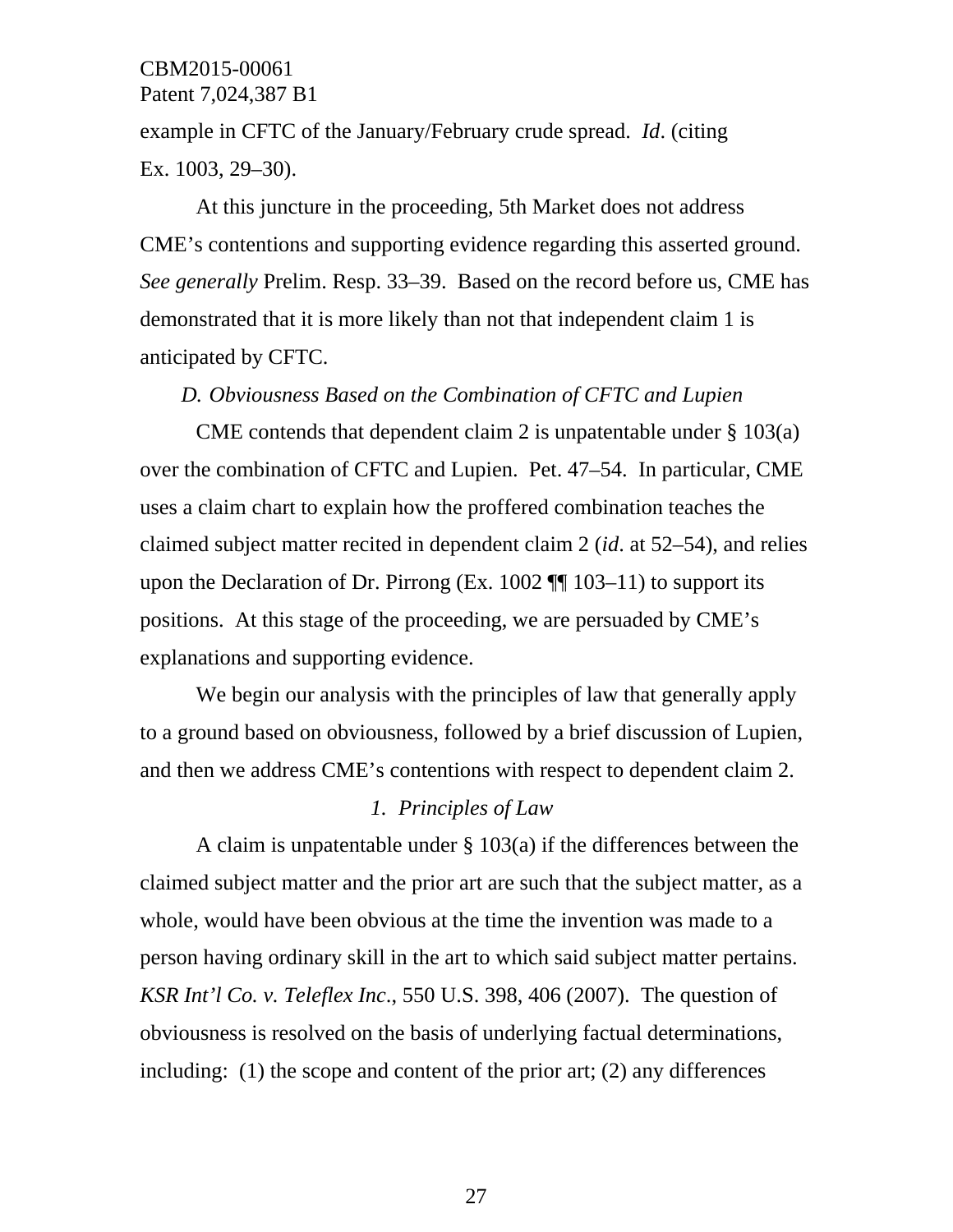between the claimed subject matter and the prior art; (3) the level of skill in the art; and (4) where in evidence, so-called secondary considerations. *Graham v. John Deere Co.*, 383 U.S. 1, 17–18 (1966). We analyze this asserted ground based on obviousness with the principles identified above in mind.

#### *2. Lupien*

 Lupien generally relates to an automated system for trading securities in financial markets that increases liquidity and depth in such markets by trading portions of normally dormant portfolios, including those with numerous and diverse securities. Ex. 1004, 1:6–11. Lupien discloses that traders using its system have the ability to view information pertaining to all pending orders, as well as information pertaining to their own executed and cancelled orders, ranked by various criteria in numerous display screen formats. *Id*. at 7:15–19, Figs. 2–6. The bottom portion of each display screen contains prompts that enable each prospective trader to change the way data is displayed or ranked, to move to other display screens, to alter orders, or to respond to the orders of other systems or market participants. *Id*. at 7:39–41.

 For instance, Figure 2 of Lupien illustrates a display screen that allows a trader to view their orders ranked by size, nearness to execution, price move for a day, symbol, etc. *Id*. at 7:48–50. In addition, Figure 6 of Lupien illustrates information displayed on a screen relevant to a single order. *Id*. at 8:52–53. The bottom portion of the screen displays the best and next best bid and ask residing on the system, along with the best bids and offers represented by the other markets and exchanges as reported by the trader's securities information vendor. *Id*. at 8:57–61.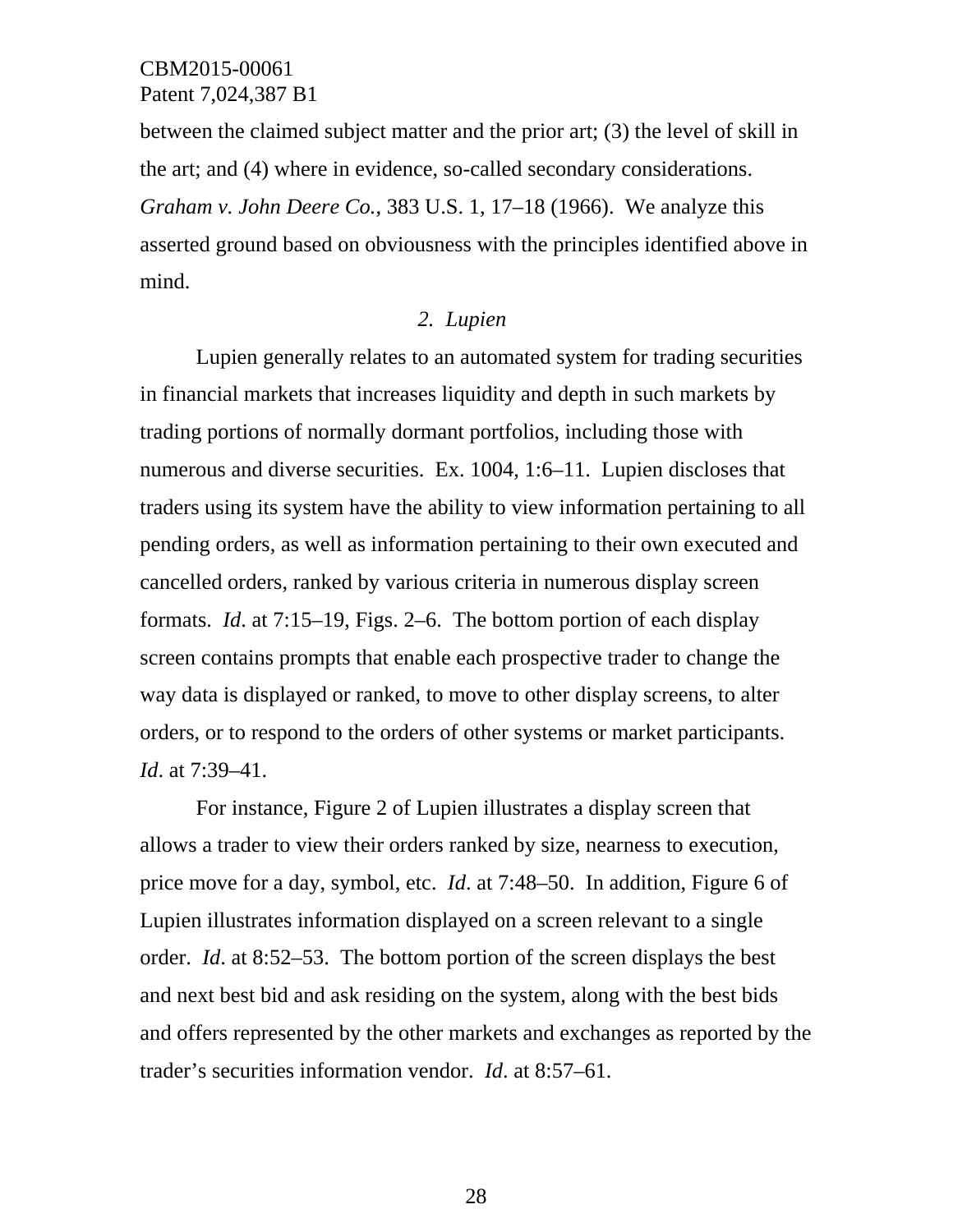#### *3. Claim 2*

 CME presents detailed claim charts and supporting evidence that explain how the collective teachings of CFTC and Lupien account for all the claimed features recited in dependent claim 2. Pet. 52–54. CME contends that, to the extent that CFTC does not disclose explicitly a display device for displaying selected parameters of buy and sell orders "in a prioritized sequence in a descending order of favorability across a display field, with the most favorable order at one distal end and the least favorable at the other distal end," it would have been obvious to one of ordinary skill in the art to provide a display with this capability based on the teachings of Lupien. *Id*. at 51. CME argues that Lupien discloses a variety of display screens, some of which allow prospective traders to change the way data is displayed and ranked, including ranking the best bids and offers. *Id*. (citing Ex. 1004, 7:15–19, 7:39–41, 8:57–61). According to CME, modifying CFTC's trader work station with these teachings in Lupien amounts to nothing more than the combination of familiar elements according to known methods that would yield predictable results. *Id*. (citing *KSR*, 550 U.S. at 416). Moreover, CME's expert witness, Dr. Pirrong, testifies that ranking orders based on favorability is a common way to show traders other resting orders that are in the system, and further enables the traders to make sense of the other orders and trading possibilities. *Id*. (citing Ex. 1002 ¶ 110).

 At this juncture in the proceeding, 5th Market does not address CME's contentions and supporting evidence regarding this asserted ground. *See generally* Prelim. Resp. 33–39. Based on the record before us, CME has demonstrated that it is more likely than not that dependent claim 2 would have been obvious over the combination of CFTC and Lupien.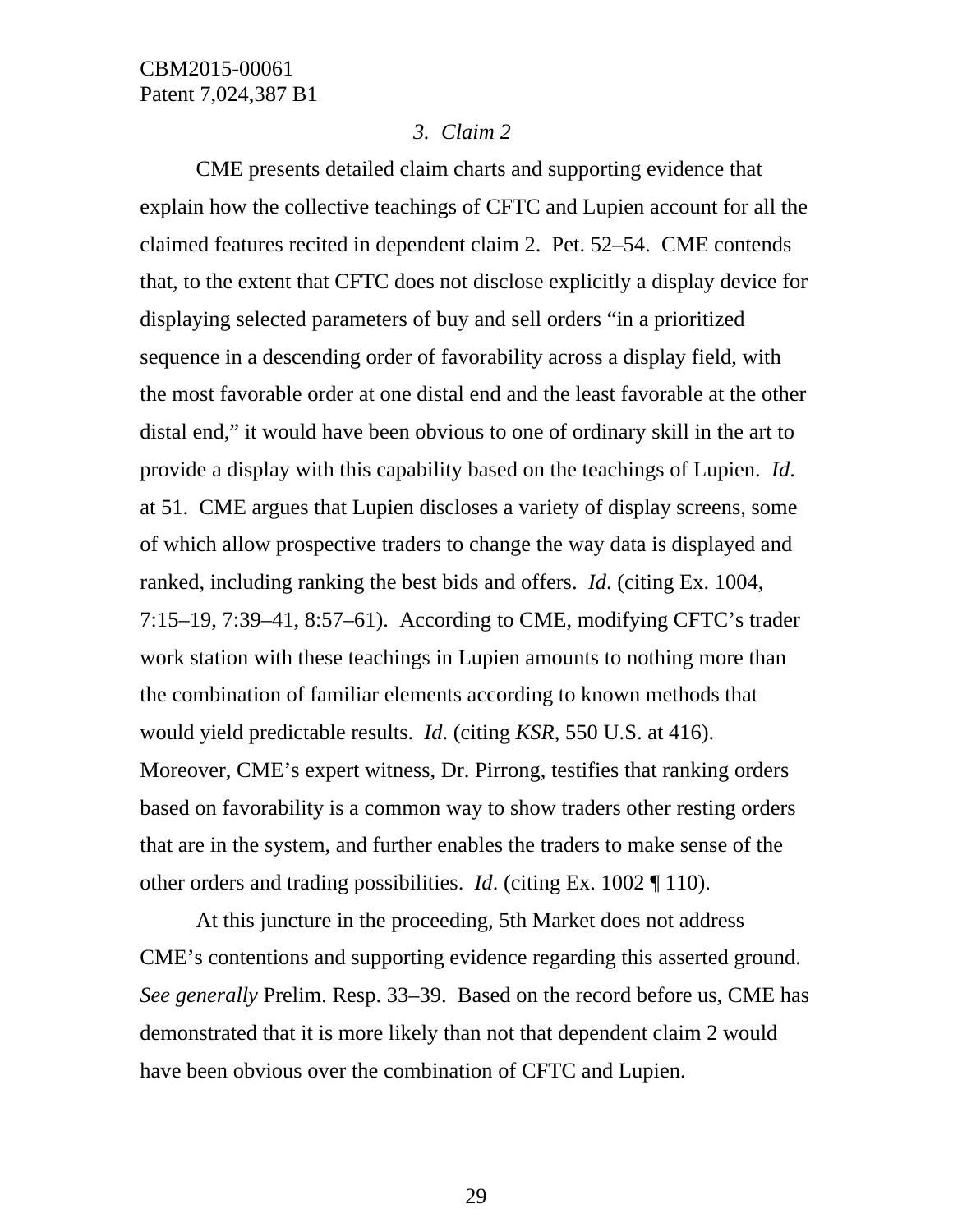#### *E. Remaining Grounds Based on Obviousness*

CME also contends that: (1) independent claim 1 is unpatentable under § 103(a) over the combination of Clemons and CFTC; and (2) dependent claim 2 is unpatentable under § 103(a) over the combination of Clemons, CFTC, and Lupien. Pet. 54–65. We, however, have broad discretion to institute review as to some asserted grounds and not others. 37 C.F.R. § 42.208(a) ("the Board may authorize the review to proceed . . . on all or some of the grounds of unpatentability asserted for each claim"); *see also* 35 U.S.C. § 324(a) (authorizing institution of post-grant review under particular circumstances, but not requiring institution under any circumstances). This discretion is consistent with the requirement that the statutory provisions governing covered business method patent review proceedings takes into account "the efficient administration of the Office," and "the ability of the Office to timely complete [instituted] proceedings" (35 U.S.C. § 326(b)), as well as the regulatory provision that mandates these proceedings be "construed to secure the just, speedy, and inexpensive resolution of every proceeding" (37 C.F.R. § 42.1(b)). Accordingly, we exercise our discretion and do not institute a covered business method patent review as to the remaining grounds asserted by CME.

#### *F. § 101 Ground*

 CME contends that claims 1 and 2 of the '387 patent are directed to patent-ineligible subject matter under § 101. Pet. 20–26. In particular, CME argues that the challenged claims are directed to an abstract idea, and there are no other features recited in these claims that would transform the patentineligible concept to a patent-eligible application. *Id*. We are not persuaded by CME's explanations and supporting evidence. Consequently, we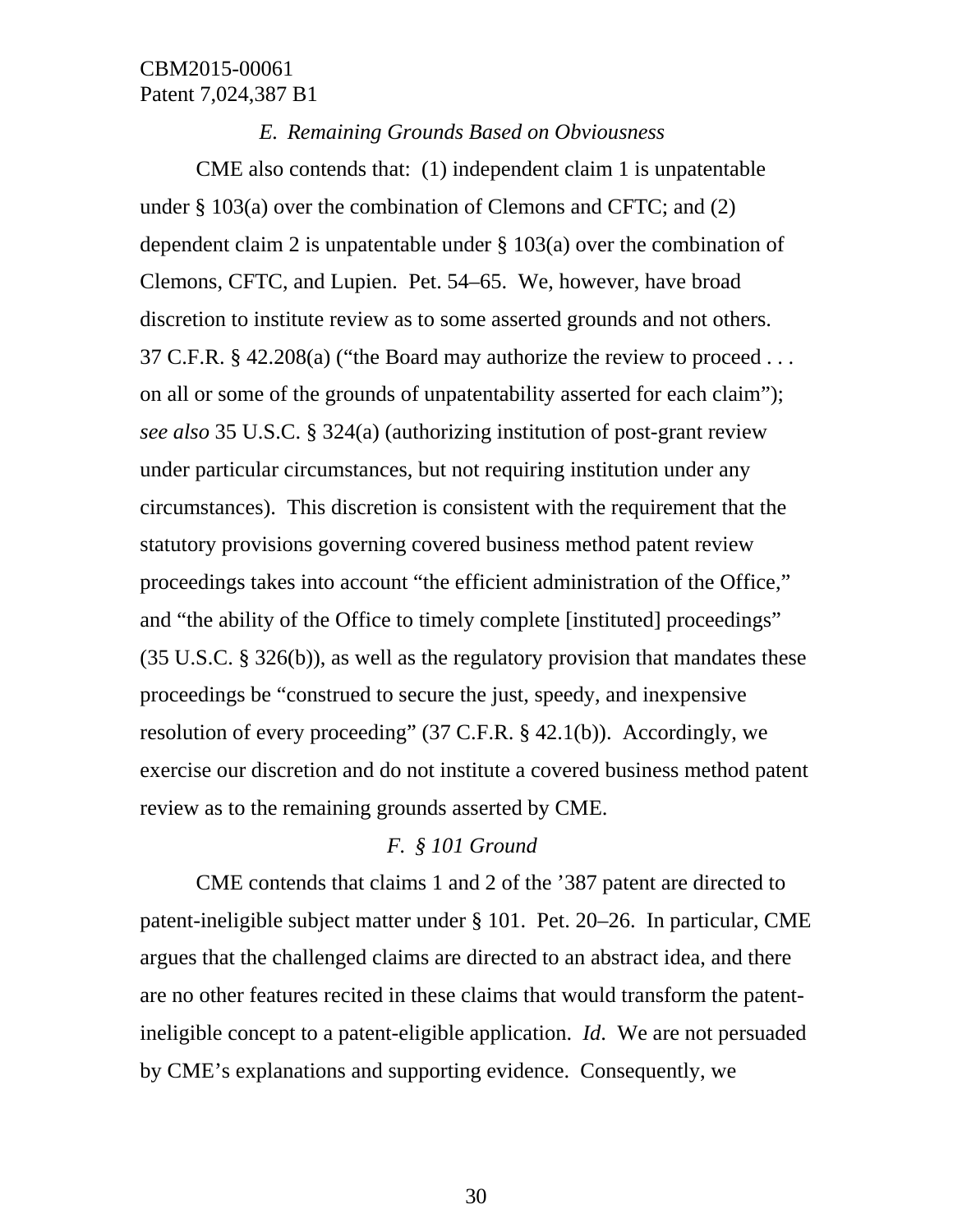determine that CME has not shown that it is more likely than not that claims 1 and 2 are directed to patent-ineligible subject matter under § 101.

We begin our analysis with the principles of law that generally apply to a ground based on § 101, and then we turn to the arguments presented by the parties.

### *1. Principles of Law*

A patent may be obtained for "any new and useful process, machine, manufacture, or composition of matter, or any new and useful improvement thereof." 35 U.S.C. § 101. The Supreme Court has held that this statutory provision contains an important implicit exception: laws of nature, natural phenomena, and abstract ideas are not patentable. *Alice Corp. Pty. Ltd. v. CLS Bank Int'l*, 134 S. Ct. 2347, 2354 (2014); *Gottschalk v. Benson*, 409 U.S. 63, 67 (1972) ("Phenomena of nature, though just discovered, mental processes, and abstract intellectual concepts are not patentable, as they are the basic tools of scientific and technological work."). Notwithstanding that a law of nature or an abstract idea, by itself, is not patentable, the practical application of these concepts may be deserving of patent protection. *Mayo Collaborative Servs. v. Prometheus Labs., Inc.*, 132 S. Ct. 1289, 1293–94 (2012).

In *Alice*, the Supreme Court reaffirmed the framework set forth previously in *Mayo* "for distinguishing patents that claim laws of nature, natural phenomena, and abstract ideas from those that claim patent-eligible applications of those concepts." *Alice*, 134 S. Ct. at 2355. The first step in the analysis is to "determine whether the claims at issue are directed to one of those patent-ineligible concepts." *Id*. If the claims are directed to a patent-ineligible concept, the second step in the analysis is to consider the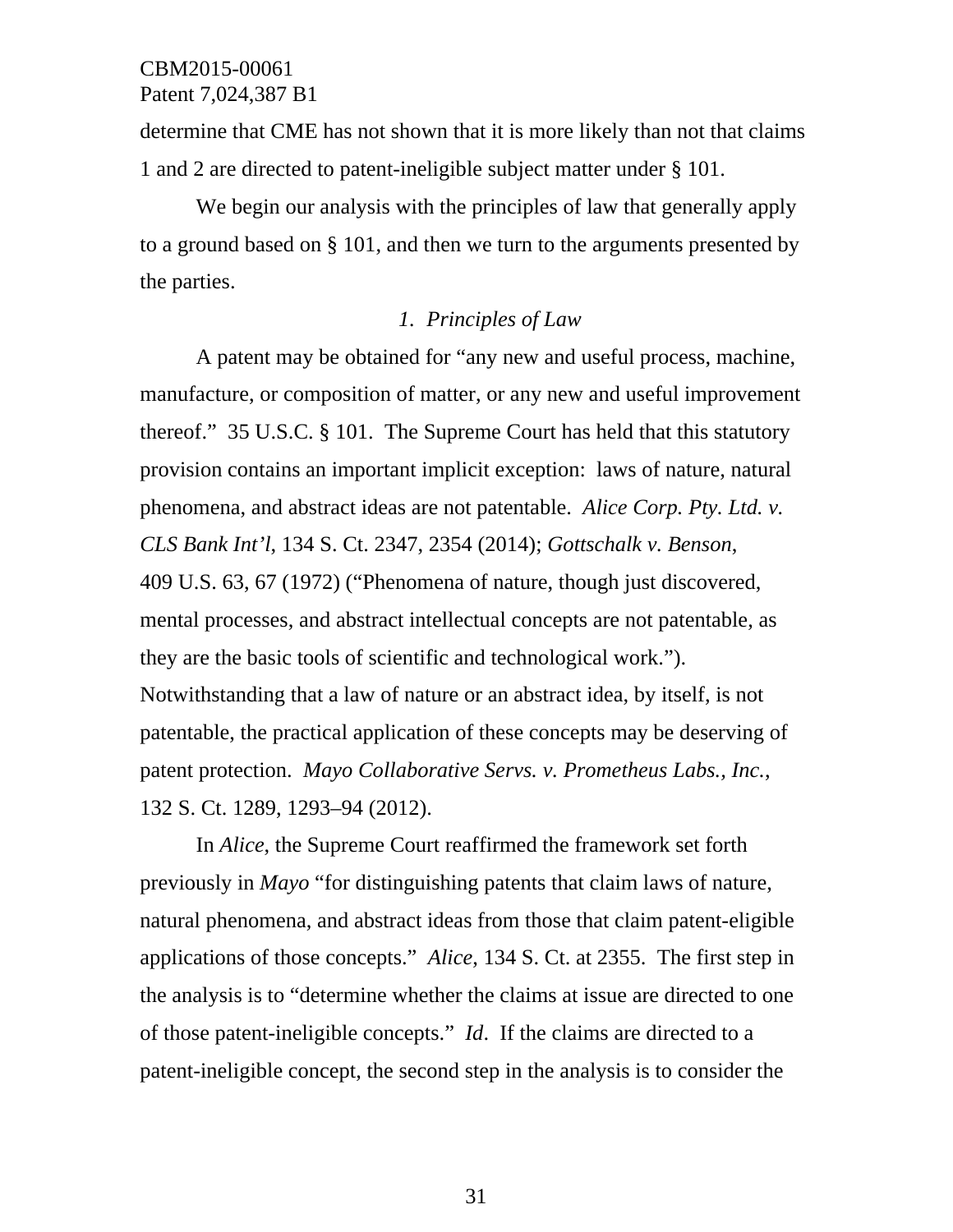elements of the claims "individually and 'as an ordered combination'" to determine whether there are additional elements that "'transform the nature of the claim' into a patent-eligible application." *Id.* (quoting *Mayo*, 132 S. Ct. at 1298, 1297). In other words, the second step is to "search for an 'inventive concept'—i.e., an element or combination of elements that is 'sufficient to ensure that the patent in practice amounts to significantly more than a patent upon the [ineligible concept] itself.'" *Id.* (quoting *Mayo*, 132 S. Ct. at 1294) (brackets in original). The prohibition against patenting an abstract idea "cannot be circumvented by attempting to limit the use of the formula to a particular technological environment or adding insignificant postsolution activity." *Bilski v. Kappos*, 561 U.S. 593, 610–11 (2010) (citation and internal quotation marks omitted).

#### *2. Whether the Challenged Claims are Directed to an Abstract Idea*

In the first step of our analysis, we determine whether the challenged claims are directed to a patent-ineligible concept, such as an abstract idea. *See Alice*, 134 S. Ct. at 2355. CME contends that the challenged claims are directed to the abstract idea of "matching algorithmic orders in a trading system where the orders include constraints and dynamically changing prices for multiple items." Pet. 21–22 (citing Ex. 1001, 27:14–48). CME argues that such an abstract idea is "both a 'fundamental economic practice' and a method of 'organizing human activity,' which are patent-ineligible abstract ideas beyond the scope of § 101." *Id*. at 22 (citing *Alice*, 134 S. Ct. at 2356; Ex. 1002 ¶ 69).

In response, 5th Market contends that CME does not explain adequately how the challenged claims, which include, among other things, "a transaction network" with "trader terminals," "controller computer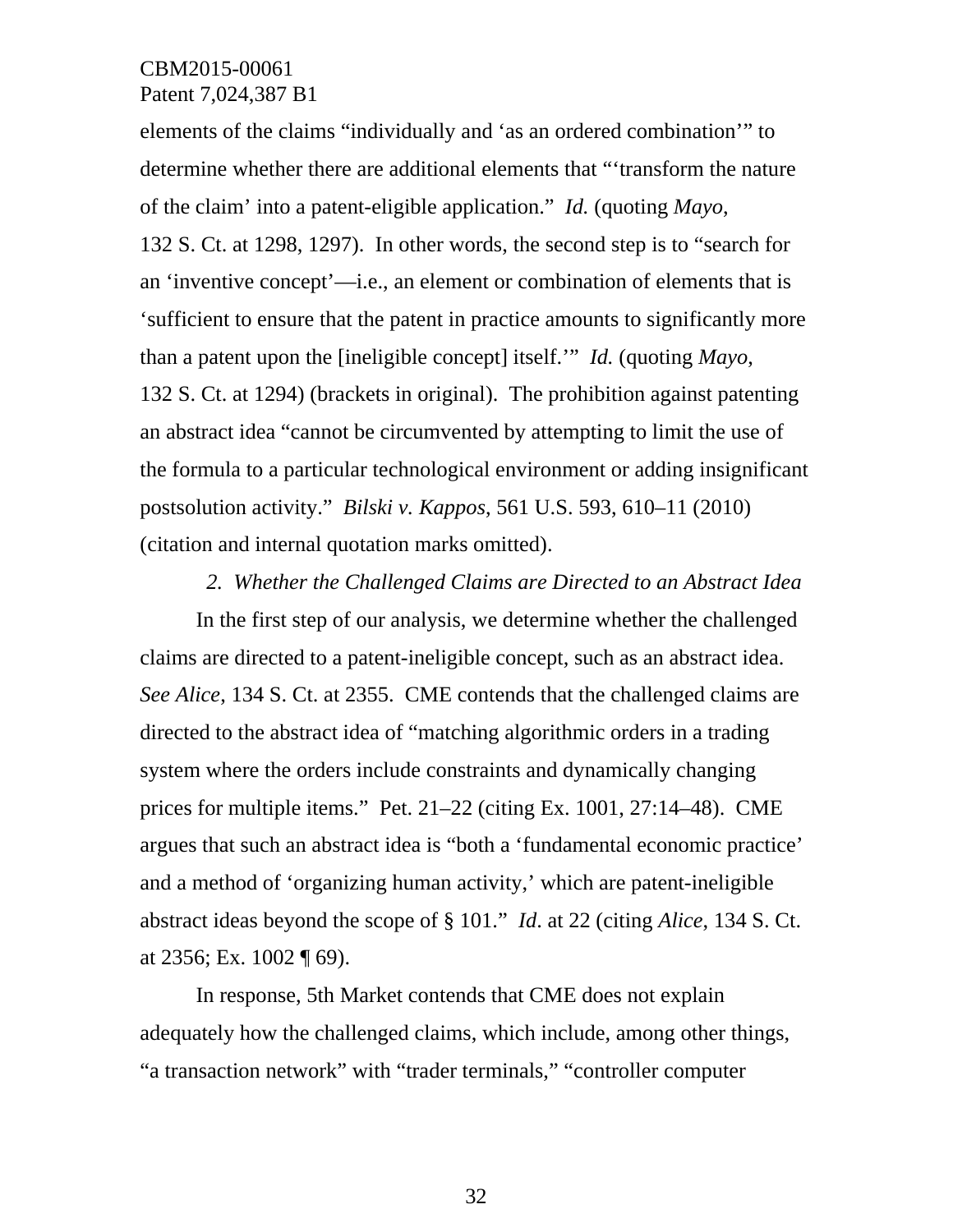means," and "means for matching," are directed to an abstract idea. Prelim. Resp. 29. 5th Market argues that CME's characterization of the abstract idea underlying the claims in the '387 patent challenged in this proceeding is inconsistent with CME's characterization of the abstract idea underlying the claims in the '419 patent challenged in Case CBM2013-00027. *Id*. In particular, 5th Market argues that, in Case CBM2013-00027, CME asserted that the '419 patent was directed to the abstract idea of "determining a price using external data sources," whereas in this proceeding CME asserts that the '387 patent is directed to the abstract idea of "matching algorithmic orders in a trading system where the orders include constraints and dynamically changing prices for multiple items." *Id*. (citing Ex. 1008, 20). According to 5th Market, this purported inconsistency demonstrates CME's inability to articulate an abstract idea recited by the claims of the '387 patent challenged in this proceeding—a required element of the § 101 analysis under *Alice*. *Id*.

Based on our independent assessment of claims 1 and 2 of the '387 patent, we are persuaded that CME has demonstrated sufficiently that these claims are directed to a patent-ineligible abstract idea. The subject matter of the challenged claims as framed by CME—namely, "matching algorithmic orders in a trading system where the orders include constraints and dynamically changing prices for multiple items"—is not different fundamentally from the kinds of commonplace financial transactions that were the subjects of the recent decisions from the United States Supreme Court.

The Supreme Court held that the claims in *Alice* were drawn to the abstract idea of intermediated settlement and that "the mere recitation of a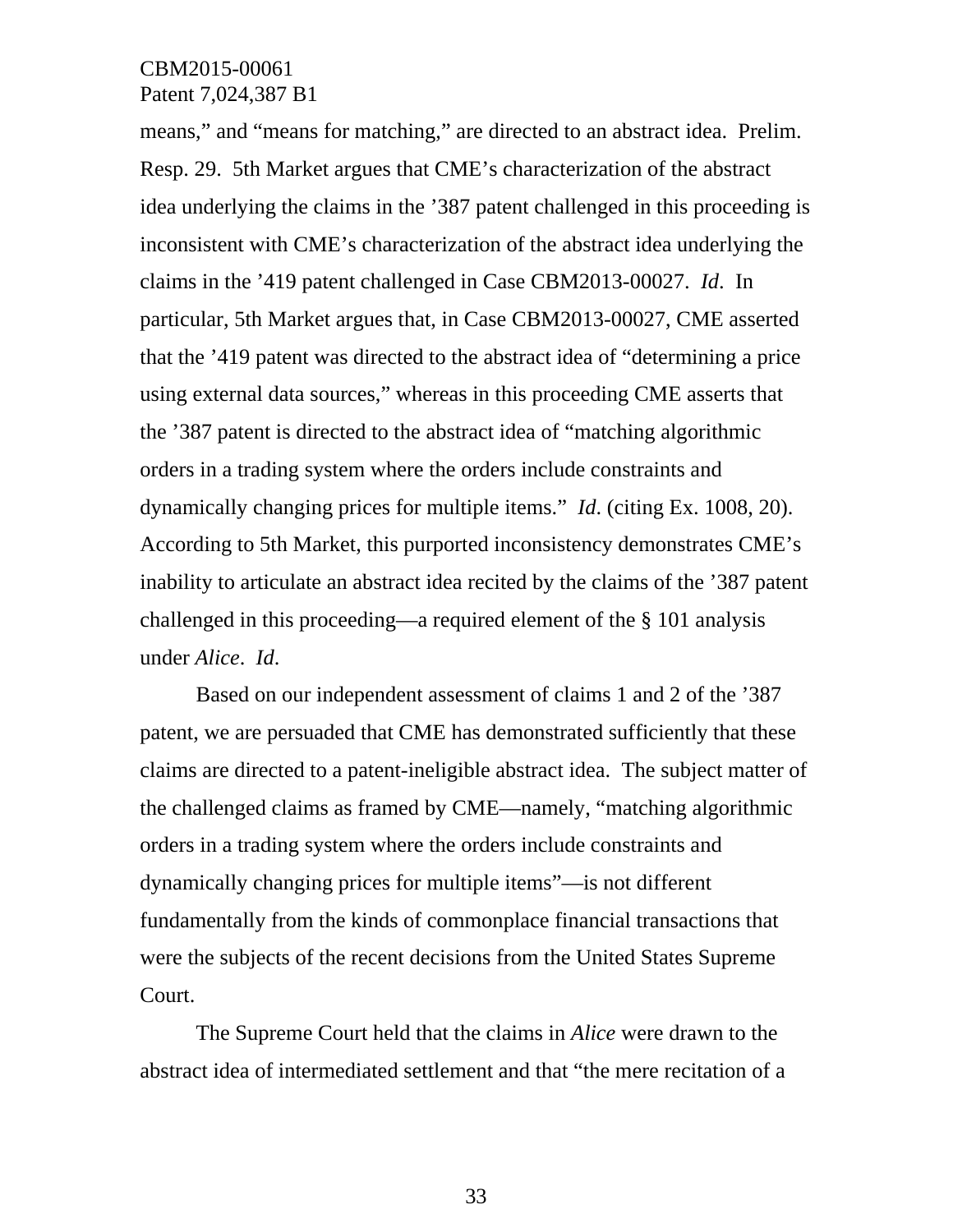generic computer cannot transform a patent-ineligible abstract idea into a patent-eligible invention." *Alice*, 134 S. Ct. at 2352, 2358. *Alice* involved "a method of exchanging financial obligations between two parties using a third-party intermediary to mitigate settlement risk." *Id*. at 2356. Like the method of hedging risk in *Bilski*, 561 U.S. at 628, which the Supreme Court deemed "a method of organizing human activity," *Alice's* "concept of intermediated settlement" was held to be "a fundamental economic practice long prevalent in our system of commerce." *Alice*, 134 S. Ct. at 2356. Similarly, the Supreme Court found that "[t]he use of a third-party intermediary . . . is also a building block of the modern economy." *Id*. Thus, the Supreme Court held that "intermediated settlement . . . is an 'abstract idea' beyond the scope of § 101." *Id.* With respect to the first step of the patent-eligible analysis under the *Mayo* framework, the Supreme Court concluded that in *Alice* "there is no meaningful distinction between the concept of risk hedging in *Bilski* and the concept of intermediated settlement" in *Alice*, and that "[b]oth are squarely within the realm of 'abstract ideas' as we have used that term." *Alice*, 134 S. Ct. at 2357.

On this record, we determine that, similar to the concept of intermediated settlement in *Alice* and the concept of risk hedging in *Bilski*, the concept at issue here—namely, "matching algorithmic orders in a trading system where the orders include constraints and dynamically changing prices for multiple items"—is "a fundamental economic practice long prevalent in our system of commerce," and "squarely within the realm of 'abstract ideas.'" *Alice*, 134 S. Ct. at 2356–57; *Bilski*, 561 U.S. at 611. We do not agree with 5th Market's argument that CME's characterization of the abstract idea underlying the claims in the '387 patent challenged in this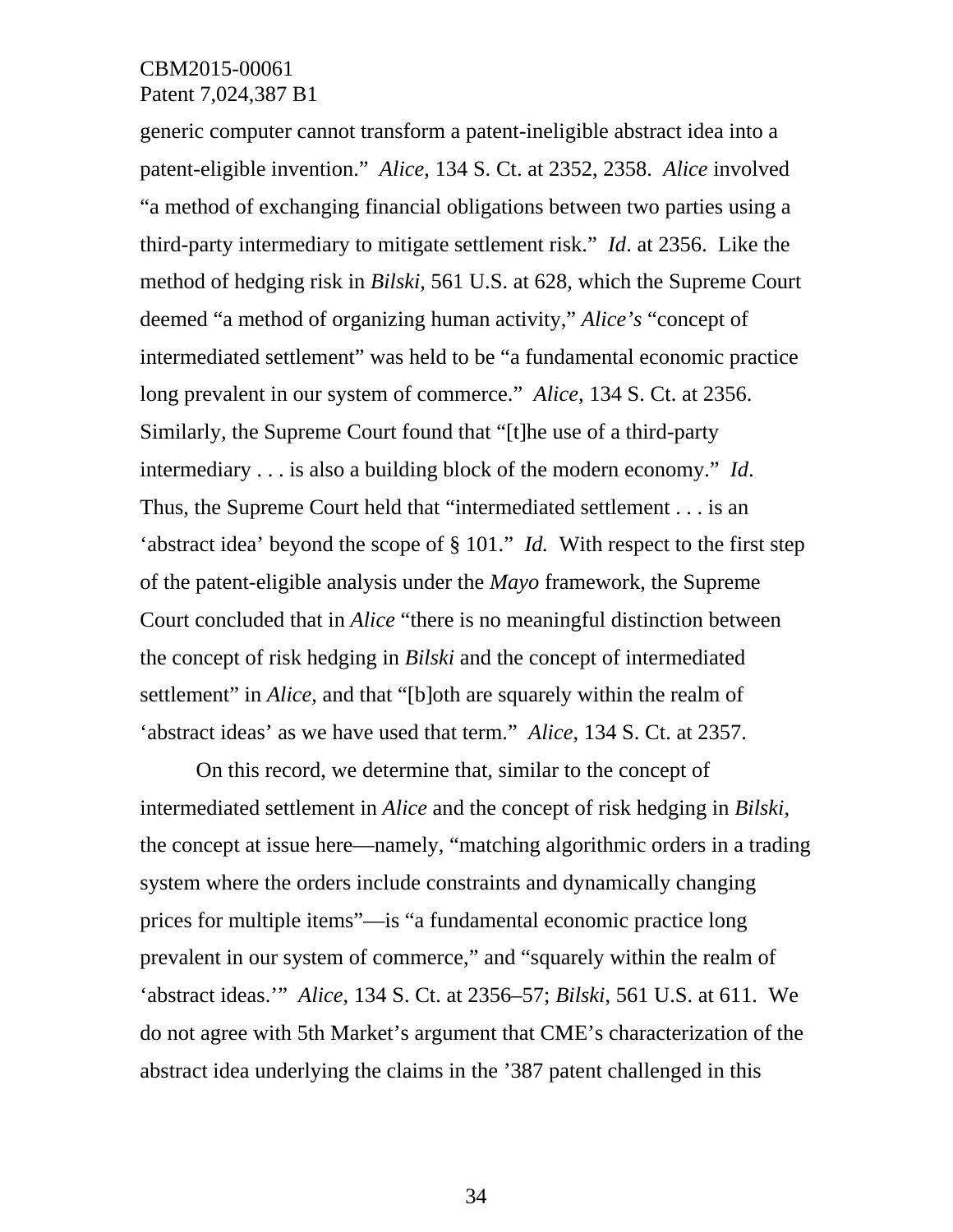proceeding is inconsistent with CME's characterization of the abstract idea underlying the claims in the '419 patent challenged in Case CBM 2013- 00027. 5th Market's position does not account for the fact that the scope of the claims of the '419 patent challenged in Case CBM2013-00027 is different from the scope of the claims of the '387 patent challenged in this proceeding. For instance, independent claim 1 of the '419 patent, which was challenged in Case CBM2013-00027 and ultimately found to be unpatentable, includes "at least one external price feed depicting prices of various securities and contracts from external multiple exchanges which may be used as an independent variable of the algorithm or an input to a constraint variable." Ex. 1010, Reexamination Certificate, 1:46–50. Independent claim 1 of the '387 patent does not include this limitation. *See* Ex. 1001, 27:14–48.

In view of the foregoing, we are persuaded that CME has demonstrated that the challenged claims of the '387 patent are directed to a patent-ineligible abstract idea.

## *3. Whether the Challenged Claims Include Limitations That Represent Inventive Concepts*

Turning to the second step in the analysis, we look for additional elements that can "transform the nature of the claim" into a patent-eligible application of an abstract idea. That is, we determine whether the claims include an "inventive concept," i.e., an element or combination of elements sufficient to ensure that the patent in practice amounts to significantly more than a patent on the abstract idea, itself. *Alice*, 134 S. Ct. at 2357. The relevant inquiry here is whether "additional substantive limitations . . . narrow, confine, or otherwise tie down the claim so that, in practical terms, it does not cover the full abstract idea itself." *Accenture Global Servs., GmbH*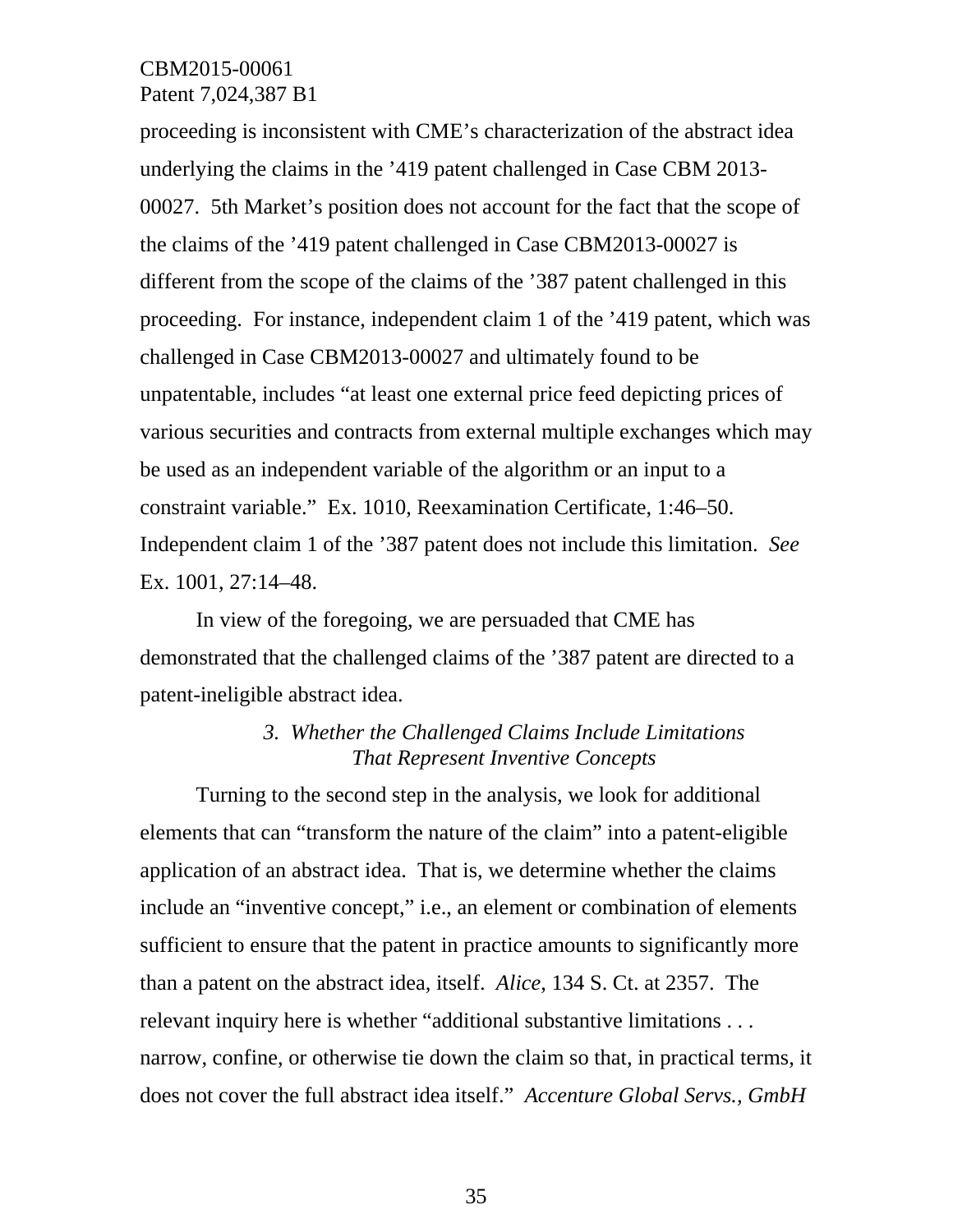*v. Guidewire Software, Inc.*, 728 F.3d 1336, 1344–45 (Fed. Cir. 2013) (internal quotations and citation omitted). The Supreme Court in *Alice*  cautioned that merely limiting the use of abstract idea "to a particular technological environment," or implementing the abstract idea on a "wholly generic computer," is not sufficient as an additional feature to provide "practical assurance that the process is more than a drafting effort designed to monopolize the [abstract idea] itself." *Alice*, 134 S. Ct. at 2358 (brackets in original) (citation and internal quotation marks omitted).

CME contends that independent claim 1 merely includes "trader terminals" and "a communications network." Pet. 23 (citing Ex. 1001, 27:19, 29). CME also contends that dependent claim 2 requires that the "conditional order transact network" of independent claim 1 further includes "trader workstations," "a display device," "an input device," and "a computer" that includes "a comparator" and "a sorter." *Id*. at 23–24 (citing Ex. 1001, 27:49–28:1). CME argues that these features, however, do not impart meaningful limitations or add significantly more to the abstract idea of "matching algorithmic orders in a trading system where the orders include constraints and dynamically changing prices for multiple items." *Id*. at 24. CME argues that the challenged claims of the '387 patent require no more than generic computer hardware, e.g., "network," "display device," "trader terminals," and "trader workstations," that are "'well-understood, routine, conventional activit[ies] previously known to the industry.'" *Id*. at 24–25 (quoting *Mayo*, 132 S. Ct. 1294; citing Ex. 1002 ¶ 71).

In response, 5th Market contends that CME's analysis of the challenged claims under the second step of *Alice* completely ignores the "means for matching" limitation recited in independent claim 1 of the '387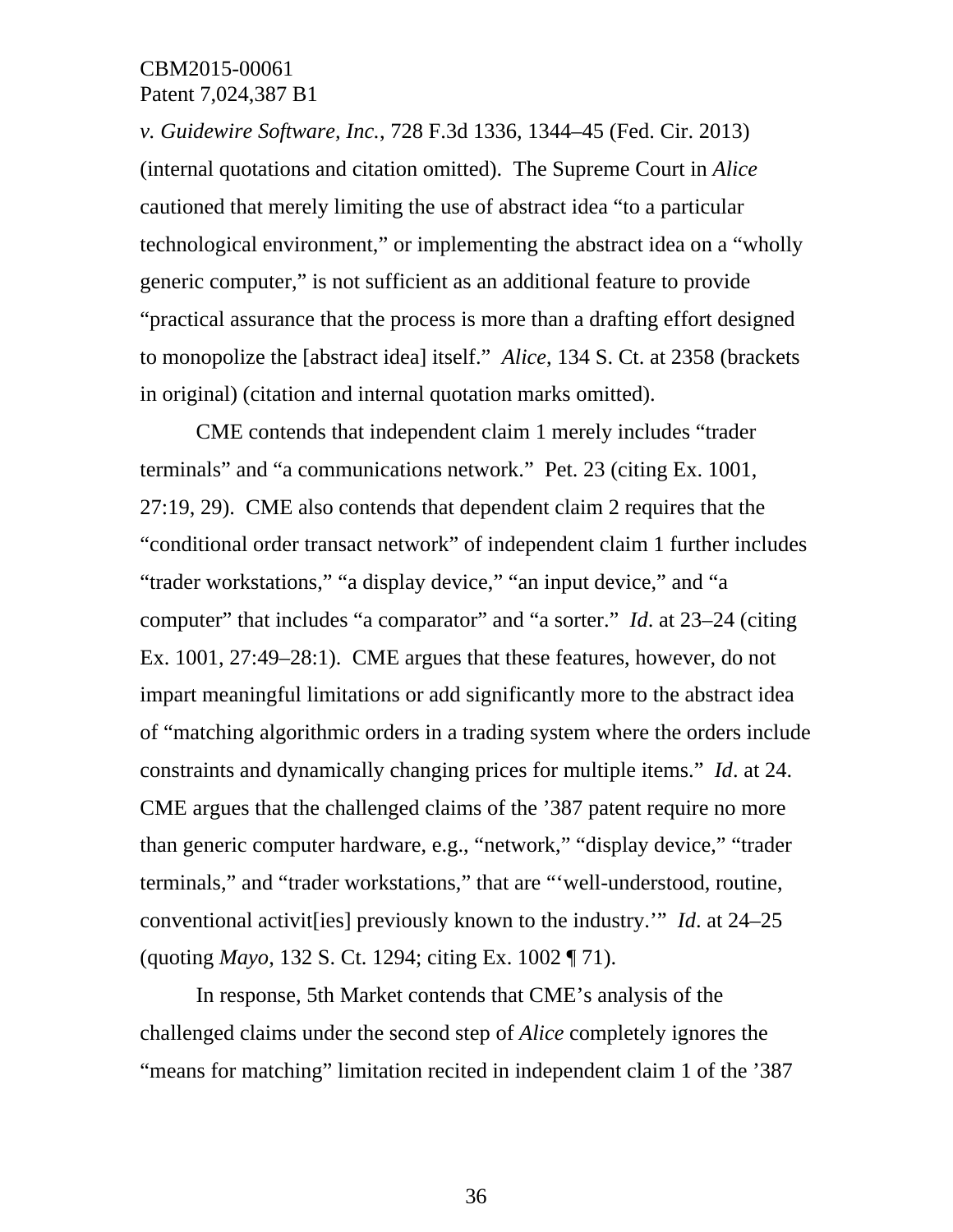patent. Prelim. Resp. 29–30. 5th Market argues that this oversight is telling, especially because the Board panel in Case CBM2013-00027 focused on the same "means for matching" limitation in the '419 patent when it declined to institute a cover business method patent review as to CME's asserted ground based on § 101. *Id*. at 30–31 (citing Ex. 1009, 37, 38, 40–41). CME argues that, by ignoring the "means for matching" limitation recited in independent claim 1 of the '387 patent, CME has not demonstrated sufficiently that it is more likely than not to prevail on its assertion that the challenged claims are patent-ineligible under § 101. *Id*. at 32.

We agree with 5th Market's position that CME does not address whether all the elements of the challenged claims—either considered individually or as an ordered combination—transform the nature of each challenged claim into a patent-eligible application of an abstract idea. In particular, we agree with 5th Market that CME does not address adequately the "means for matching" limitation recited in independent claim 1 of the '387 patent. The "means for matching" limitation recited in independent claim 1 is not capable of being performed by just any generic computer that performs generic computer functions. *See Alice*, 134 S. Ct. at 2359 (determining whether "each [limitation recited in the challenged claim] does no more than require a generic computer to perform generic computer functions"). As we discussed previously (*see supra* Section II(A)(1)), this means-plus-function limitation encompasses the processing steps illustrated in Figure 2 of the '387 patent that amount to a specific algorithm that transforms an otherwise general purpose computer into a special purpose computer programmed to perform the recited function of "matching." *See Finisar*, 523 F.3d at 1340. When, as here, a special purpose computer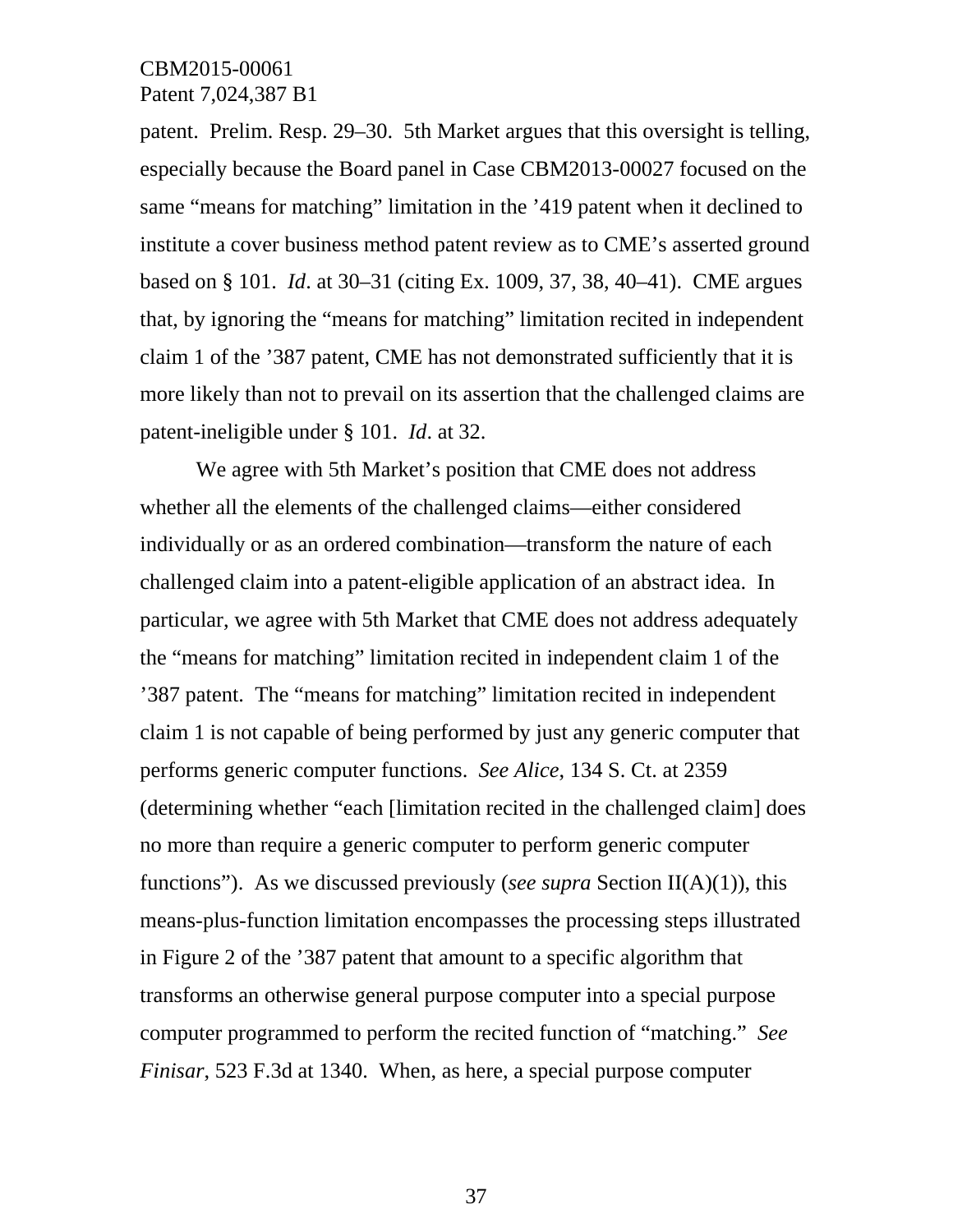constitutes the structure that performs the recited function of "matching," in practical terms it imparts a meaningful limitation or adds significantly more to the abstract idea, itself.

In view of the foregoing, we are not persuaded that CME has demonstrated that the challenged claims of the '387 patent lack limitations that represent an inventive concept.

### *4. Summary*

 Based on the record before us, we determine that CME has not shown that it is more likely than not that claims 1 and 2 are directed to patentineligible subject matter under § 101.

### *G. Other Considerations*

5th Market contends that we should exercise our discretion under 35 U.S.C. § 325(d) to deny the Petition because the multiple, post-issuance challenges brought by CME against the '419 patent and the '387 patent demonstrates a pattern of delay tactics and piecemeal attacks. *See* Prelim. Resp. 3–25, 32–33. With respect to the ground based on § 112 ¶ 2 asserted in this proceeding, 5th Market argues that we should reject this ground because CME had the opportunity to assert the same ground in Case CBM2014-00114, yet it chose not to do so. *Id*. at 32–33. 5th Market further argues that CME provides no explanation as to why it could not have presented a ground based on § 112 ¶ 2 in its Petition filed in Case CBM2014-00114, much less why we should consider such a belated challenge given CME's purported understanding of the Board's view of the ground based on § 112 ¶ 2 asserted in the Case CBM2013-00027 against a certain subset of claims of the '419 patent. *Id*.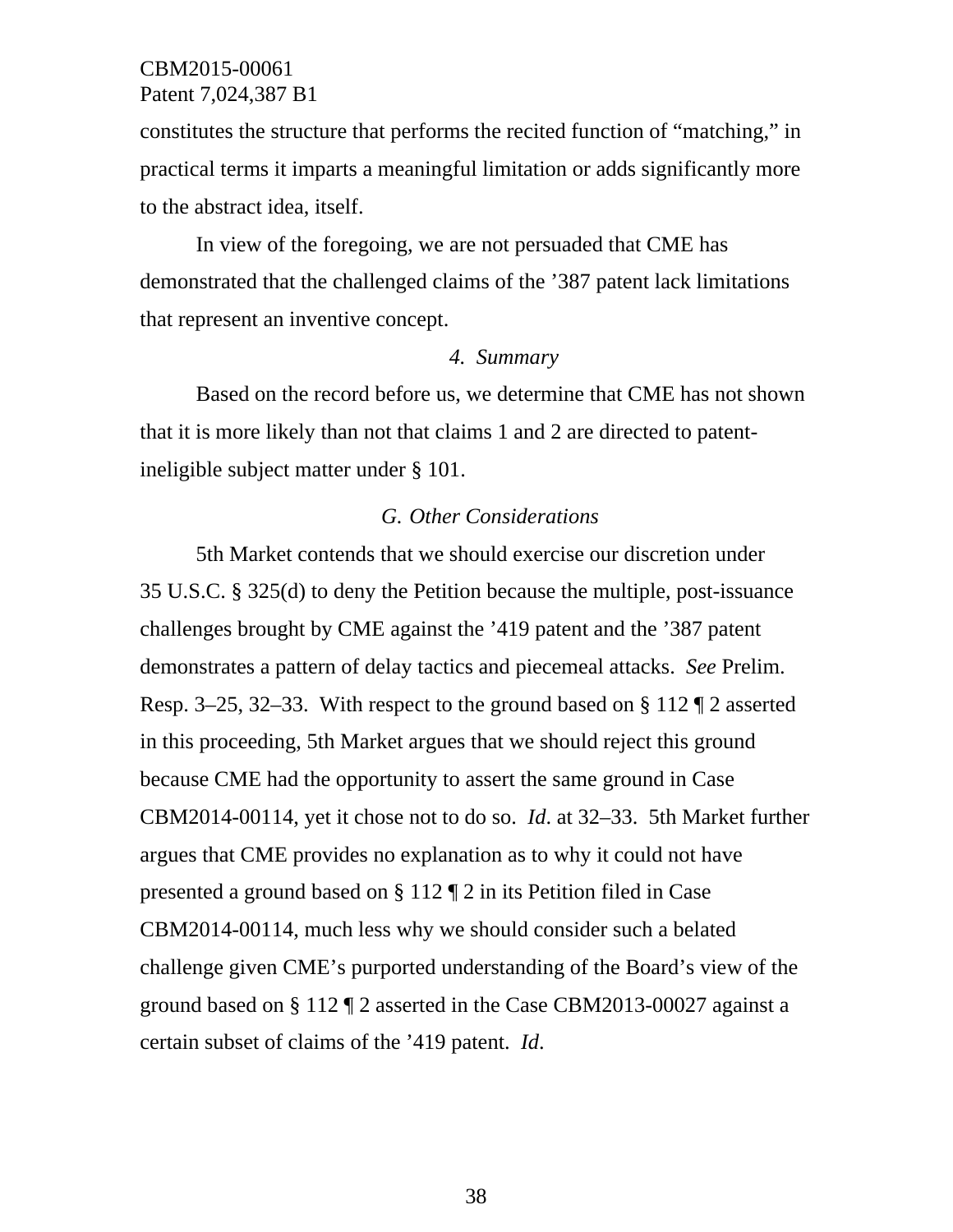With respect to the grounds based on §§ 102(b) and 103(a) asserted in this proceeding, 5th Market argues that these grounds were the same grounds asserted against claims 1 and 2 of the '387 patent in Case CBM2014-00114. Prelim. Resp. 14–16. According to 5th Market, the only difference between these asserted grounds is the citations to the Declaration of Dr. Pirrong. *See id*. at 16–22. 5th Market further argues that the Petition in this proceeding is an improper attempt to cure the deficiencies that we identified with respect to claims 1 and 2 of the '387 patent in Case CBM2014-00114. *Id*. at 23–24 (citing Pet. 13–14). Lastly, 5th Market argues that CME does not provide a meaningful justification for filing a second petition challenging claims 1 and 2 of the '387 patent. *Id*. at 24–25.

We recognize that the Board has the authority under 35 U.S.C. § 325(d) to deny a petition when the same or substantially the same prior art or arguments previously were presented in another proceeding before the Office. The relevant portion of that statute is reproduced below:

In determining whether to institute or order a proceeding under this chapter, chapter 30, or chapter 31, the Director *may* take into account whether, and reject the petition or request because, the same or substantially the same prior art or arguments previously were presented to the Office.

35 U.S.C. § 325(d) (emphasis added). The legislative history also recognizes that § 325(d) "*authorizes* the Director to reject any request . . . for post-grant or inter partes review on the basis that the same or substantially the same prior art or arguments previously were presented to the Office." 157 CONG. REC. S1376 (daily ed. Mar. 8, 2011) (statement of Sen. Kyl) (emphasis added).

We are not required to deny a petition merely because the same or substantially the same prior art or arguments previously were considered in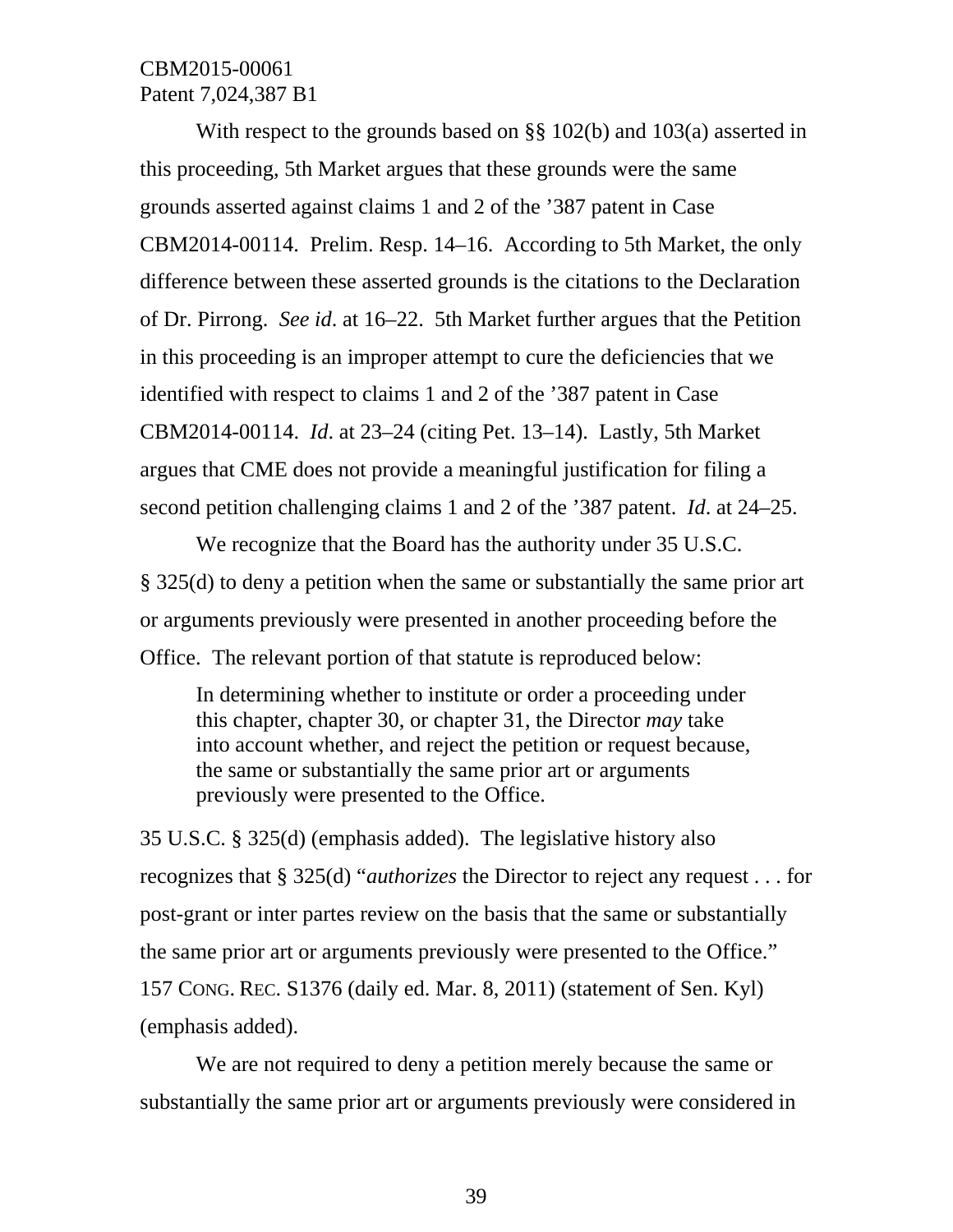another proceeding before the Office. Rather, both the statutory provision and its legislative history include permissive language, e.g., "may," rather than mandatory language, e.g., "must" or "requires." Although we are cognizant of the burden imposed on 5th Market and this panel to rehear the same or substantially the same prior art or arguments that were considered in other proceedings before the Office, there are sufficient reasons in this proceeding to exercise our discretion to institute a covered business method patent review. We address CME's ground based on § 112 ¶ 2 and the grounds based on §§ 102(b) and 103(a) in turn.

With respect to CME's ground based on § 112 ¶ 2 asserted in this proceeding, we decline to foreclose review of claims 1 and 2 of the '387 patent based on this ground simply because CME had the opportunity to assert the same ground in Case CBM2014-00114, yet it chose not to do so. Put simply, CME did not assert a ground based on § 112 ¶ 2 in Case CBM2014-00114 and, therefore, CME's ground based on § 112 ¶ 2 asserted in this proceeding is entitled to consideration. Moreover, we decline to foreclose review on this ground simply because, in Case CBM2013-00027, CME presented the same ground against claims of the '419 patent that recite essentially the same means-plus-function limitations. As we noted previously, the '387 patent is a continuation-in-part of the '419 patent. Ex. 1001, at [63]. As such, the disclosures of the '419 patent and the '387 patent contain many similarities, yet differ in certain respects. *See, e.g.*, Ex. 1001, 7:40–17:48 (this cited disclosure is not included in the specification of the '419 patent). Evaluating the impact of the similarities and differences in these disclosures is pivotal in performing the proper analysis under § 112 ¶ 2 for means-plus-function limitations governed by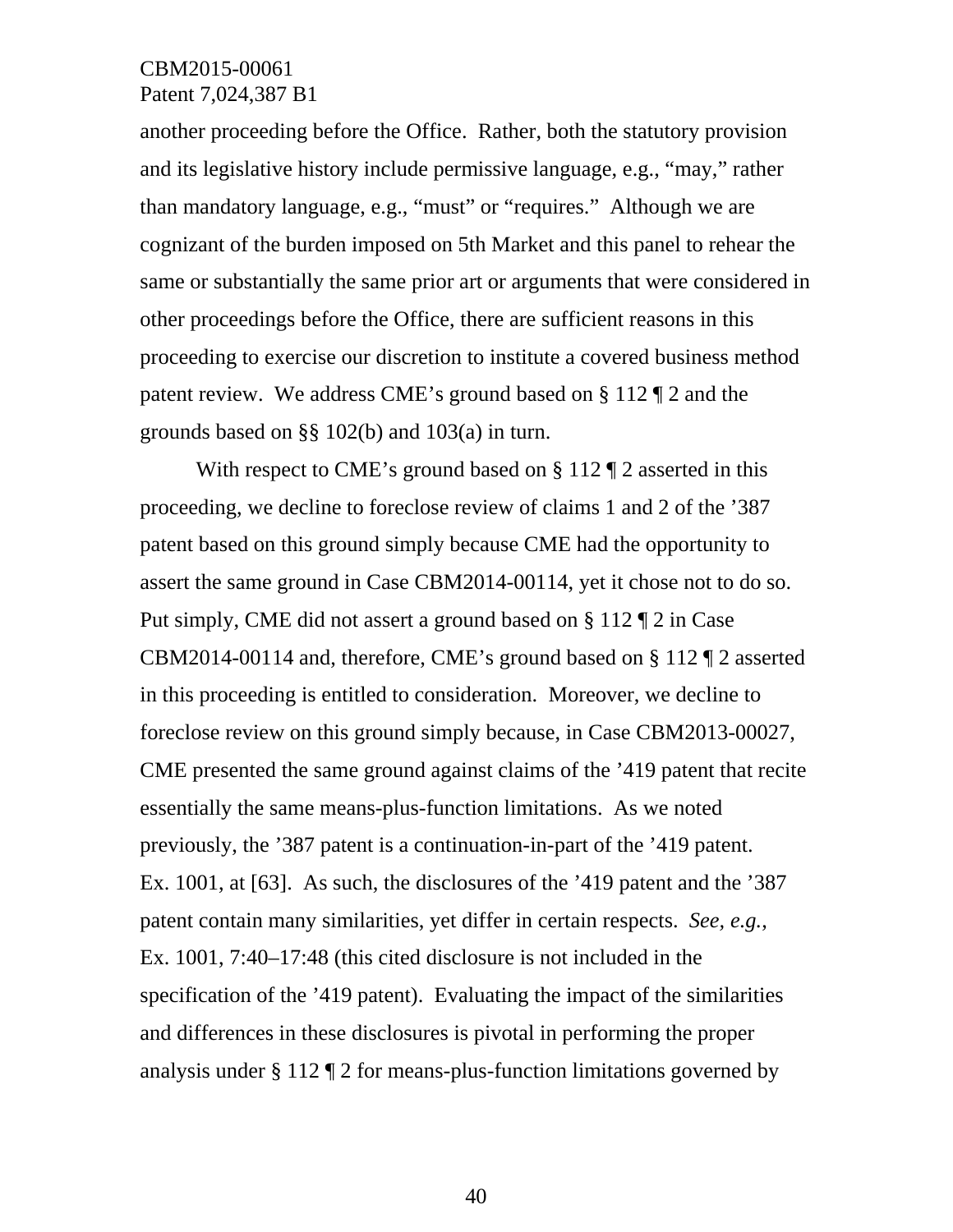§ 112 ¶ 6—namely, the identification of the corresponding structure for each recited function.

With respect to CME's grounds based on §§ 102(b) and 103(a) asserted in this proceeding, we did not reach the merits of these grounds in Case CBM2014-00114. *See* Ex. 1005, 16–19, 21–23. Instead, we declined to institute a covered business method patent review as to these claims because CME did not identify the corresponding structure for the meansplus-function limitations recited in independent claim 1 of the '387 patent, as required by 37 C.F.R. § 42.204(b)(3). *Id*. In this proceeding, CME cured that deficiency by presenting new arguments and supporting evidence regarding the construction for the means-plus-function limitations recited in independent claim 1. *See* Pet. 16–20. Under these particular circumstances, we determine that CME's asserted grounds based on §§ 102(b) and 103(a) are entitled to consideration.

 Taking into account the burden on 5th Market and the considerations set forth in 35 U.S.C. § 326(b), we decline to exercise our discretion under § 325(d) to foreclose review of the following grounds: (1) claims 1 and 2 as being indefinite under § 112 ¶ 2; (2) independent claim 1 as being anticipated under § 102(b) by CFTC; and (3) dependent claim 2 as being unpatentable under § 103(a) over the combination of CFTC and Lupien.

#### III. CONCLUSIONS

For the foregoing reasons, we determine that the information presented in the Petition establishes that claims 1 and 2 of the '387 patent are more likely than not unpatentable. At this stage of the proceeding, we have not made a final determination with respect to the patentability of the challenged claims.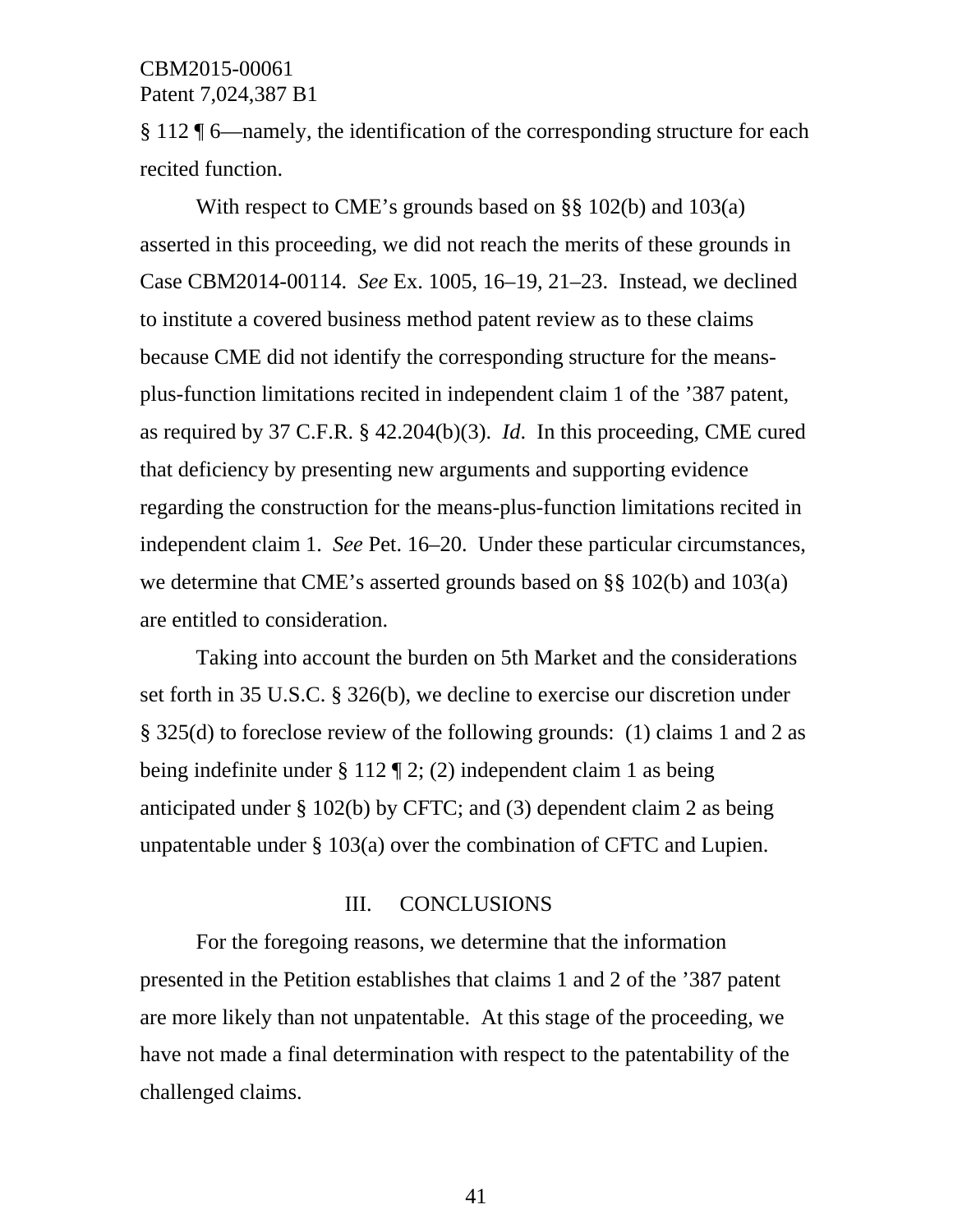## IV. ORDER

Accordingly, it is:

ORDERED that pursuant to 35 U.S.C. § 324 and § 18(a) of the AIA, a covered business method patent review is hereby instituted based on the following grounds:

A. claims 1 and 2 as being indefinite under § 112 ¶ 2;

B. claim 1 as being anticipated under § 102(b) by CFTC; and

C. claim 2 as being unpatentable under § 103(a) over the combination of CFTC and Lupien;

 FURTHER ORDERED that no other grounds are authorized for this covered business method patent review other than those identified above; and

FURTHER ORDERED that pursuant to 35 U.S.C. § 324(d) and 37 C.F.R. § 42.4, notice is hereby given of the institution of a trial; the trial is commencing on the entry date of this decision.